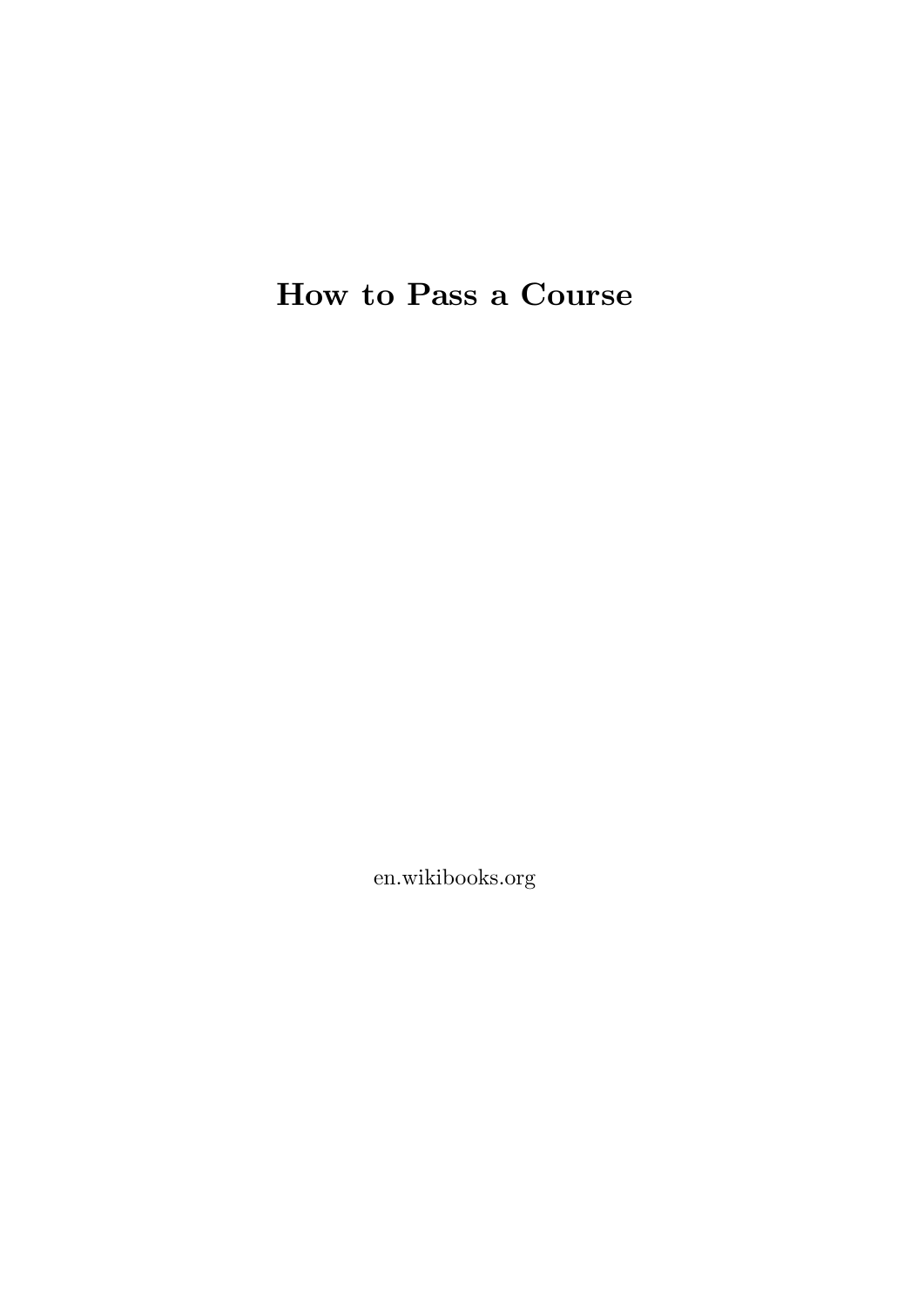July 26, 2015

On the 28th of April 2012 the contents of the English as well as German Wikibooks and Wikipedia projects were licensed under Creative Commons Attribution-ShareAlike 3.0 Unported license. A URI to this license is given in the list of figures on page [27.](#page-29-0) If this document is a derived work from the contents of one of these projects and the content was still licensed by the project under this license at the time of derivation this document has to be licensed under the same, a similar or a compatible license, as stated in section 4b of the license. The list of contributors is included in chapter Contributors on page [25.](#page-27-0) The licenses GPL, LGPL and GFDL are included in chapter Licenses on page [31,](#page-33-0) since this book and/or parts of it may or may not be licensed under one or more of these licenses, and thus require inclusion of these licenses. The licenses of the figures are given in the list of figures on page [27](#page-29-0). This PDF was generated by the LAT<sub>E</sub>X typesetting software. The LAT<sub>E</sub>X source code is included as an attachment (source.7z.txt) in this PDF file. To extract the source from the PDF file, you can use the pdfdetach tool including in the poppler suite, or the [http://www.](http://www.pdflabs.com/tools/pdftk-the-pdf-toolkit/) [pdflabs.com/tools/pdftk-the-pdf-toolkit/](http://www.pdflabs.com/tools/pdftk-the-pdf-toolkit/) utility. Some PDF viewers may also let you save the attachment to a file. After extracting it from the PDF file you have to rename it to source.7z. To uncompress the resulting archive we recommend the use of  $http://www.7-zip.org/$ . The LATEX source itself was generated by a program written by Dirk Hünniger, which is freely available under an open source license from [http://de.wikibooks.org/wiki/Benutzer:Dirk\\_Huenniger/wb2pdf](http://de.wikibooks.org/wiki/Benutzer:Dirk_Huenniger/wb2pdf).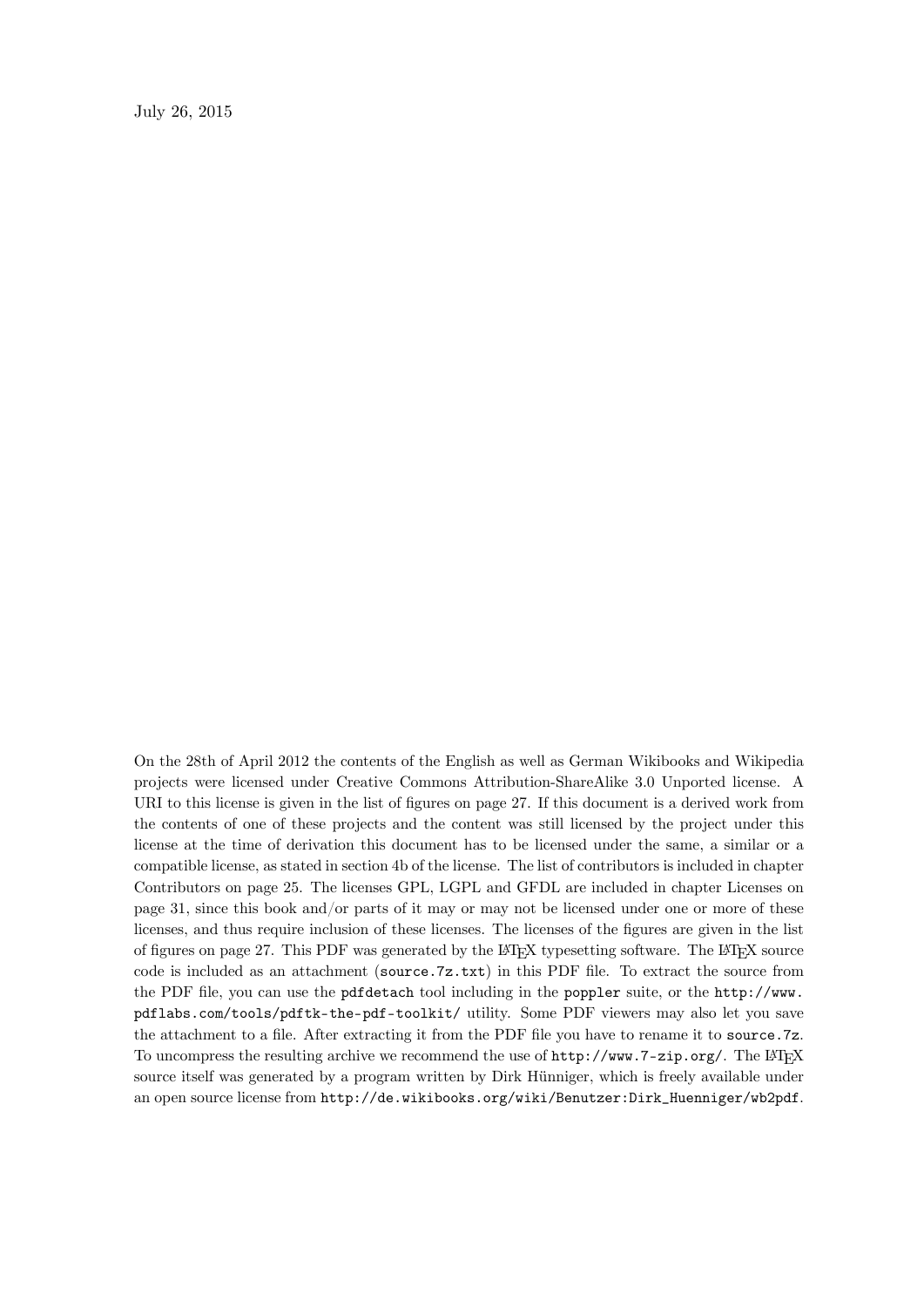# **Contents**

| 1 Going to classes                                                                                      | 3              |
|---------------------------------------------------------------------------------------------------------|----------------|
|                                                                                                         | 3              |
| 1.2 Taking notes constantly from a tirade of new vocabulary                                             | $\overline{4}$ |
|                                                                                                         | $\overline{4}$ |
| 2 Assignments                                                                                           | $\overline{5}$ |
|                                                                                                         | $\overline{5}$ |
| 2.2 Creating the content $\ldots \ldots \ldots \ldots \ldots \ldots \ldots \ldots \ldots \ldots \ldots$ | $\overline{5}$ |
|                                                                                                         | 6              |
|                                                                                                         | 6              |
| 3 Studying                                                                                              | $\overline{7}$ |
|                                                                                                         | $\overline{7}$ |
|                                                                                                         | $\overline{7}$ |
|                                                                                                         | 8              |
| 4 Taking notes                                                                                          | 11             |
|                                                                                                         | 11             |
|                                                                                                         | 11             |
|                                                                                                         | 16             |
|                                                                                                         | 18             |
| 5 If you must cram                                                                                      | 19             |
| 5.1 Cramming for a test $\ldots \ldots \ldots \ldots \ldots \ldots \ldots \ldots \ldots \ldots \ldots$  | 19             |
| 6 Exams                                                                                                 | 21             |
|                                                                                                         | 21             |
|                                                                                                         | 21             |
|                                                                                                         | 21             |
|                                                                                                         | 22             |
|                                                                                                         | 22             |
|                                                                                                         | 22             |
| 7 Practice                                                                                              | 23             |
| 8 Contributors                                                                                          | 25             |
| List of Figures                                                                                         | 27             |
| 9 Licenses                                                                                              | 31             |
| 9.1 GNU GENERAL PUBLIC LICENSE                                                                          | 31             |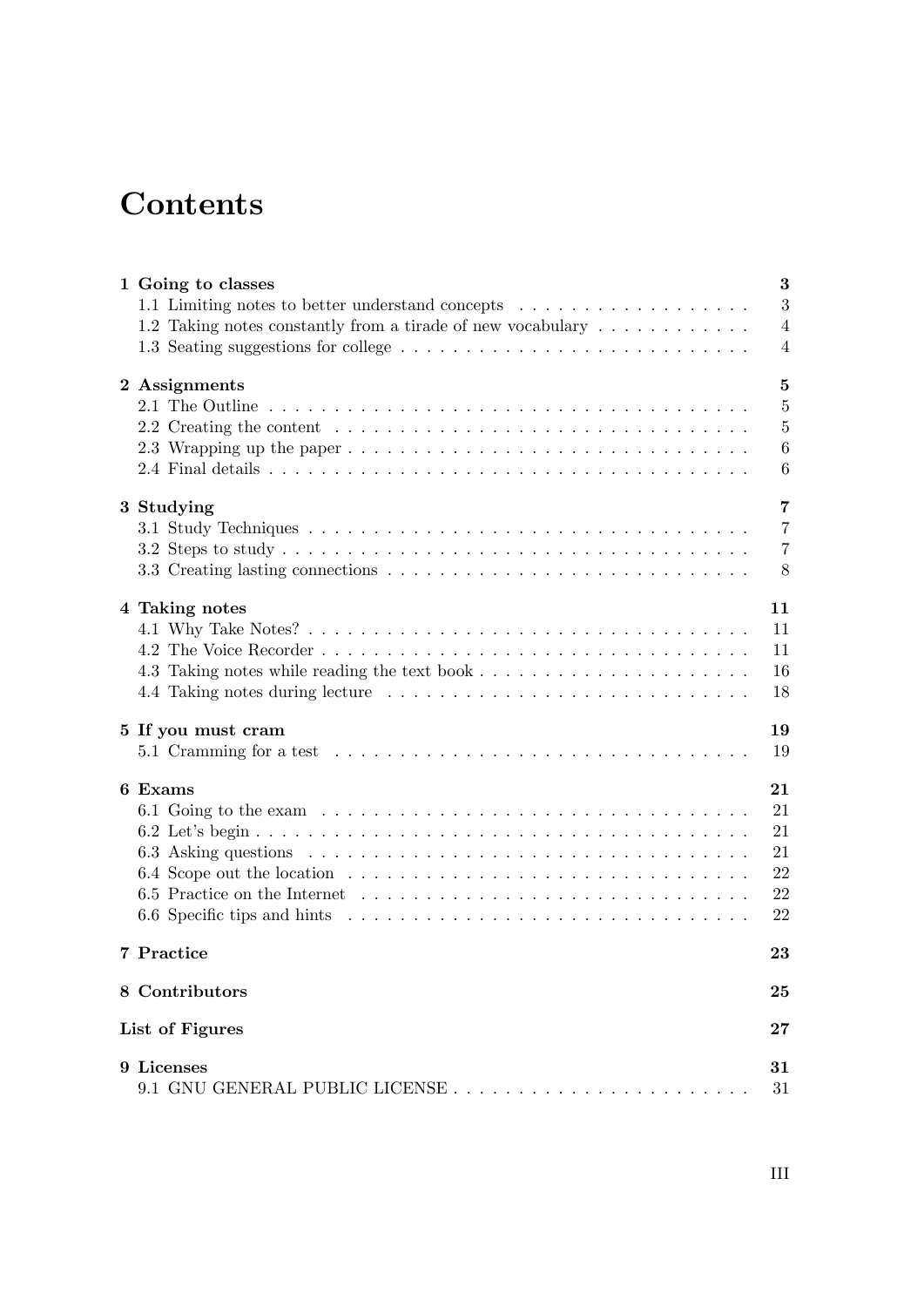Many have constant problems with different courses, despite the effort put in. This short guide will show some basic steps on how to pass a course.

This is not meant to be a full treatise on study methods, but rather a practical guide of various techniques.

Also, please remember that study technique effectiveness is a most personal question - this wikibook is concentrating mostly on the techniques that commonly work well. Some people who will find that a personal technique, sometimes unconventional, works better.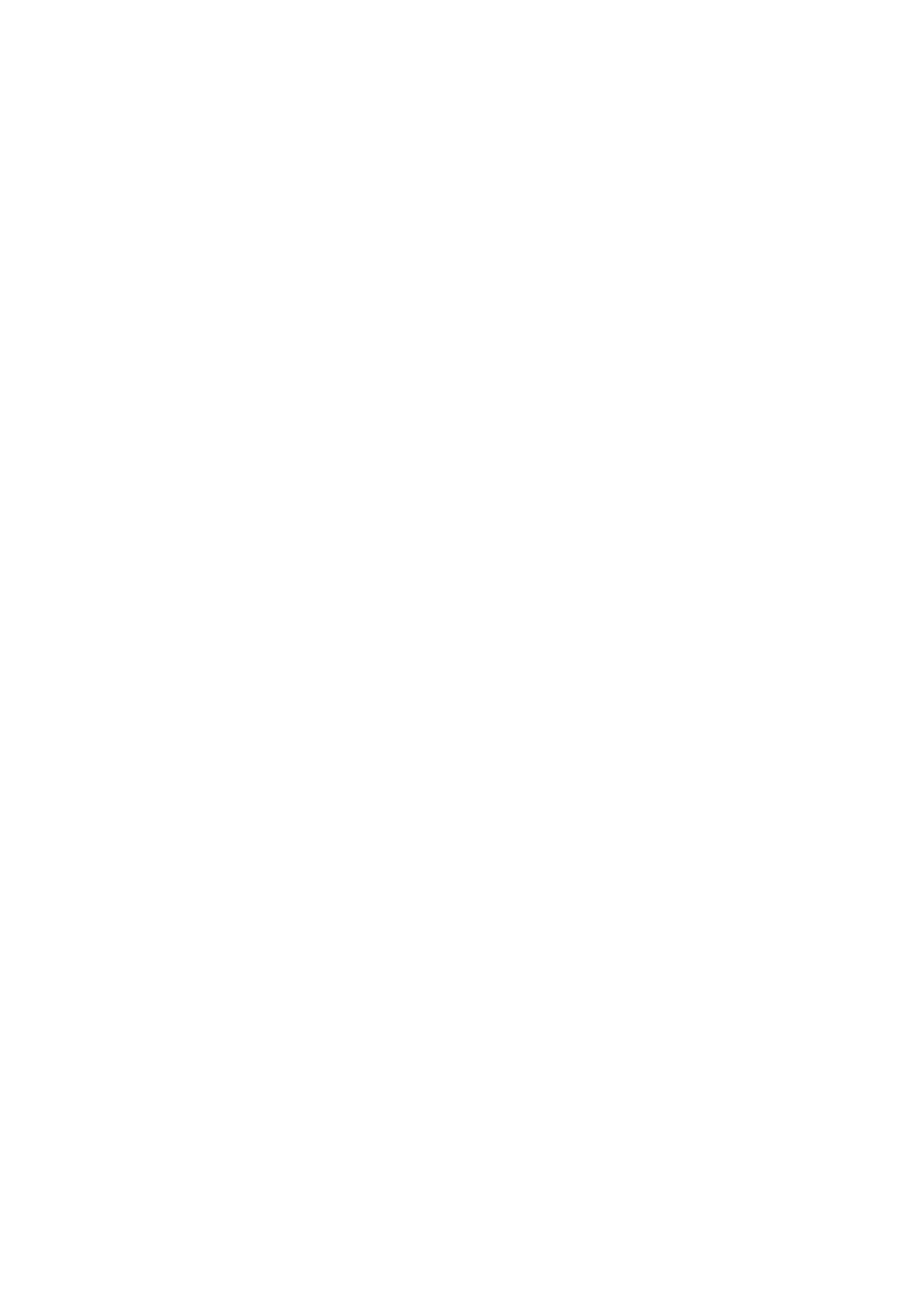# <span id="page-5-0"></span>**1 Going to classes**

Attending class is essential to pass a course. If possible, you should go to every single class. Sit as close to the front as possible, and most importantly, pay attention. This might seem obvious, but many people go to class and don't really pay attention because they are busy doing something else: taking notes.

# <span id="page-5-1"></span>**1.1 Limiting notes to better understand concepts**

To get the most out of class, you need to try to form an understanding of what the lecturer is attempting to teach. It is worthwhile jotting down the key ideas that are being presented in each lecture, to jog your memory later. Trying to write down verbatim what the lecturer says, however, will stop you from actually understanding what they mean. In addition, course material is usually provided (and often this includes lecture transcripts), either from your lecturer, their department, or in a textbook or the Internet. Many students write a large amount of notes during classes, but have to go back and read the notes to understand what the material is about. It's not uncommon to have a student write some information more than once, since they are not processing what they are writing. If you've just written down the key ideas, however, you can still pay attention to the lecturer, and can quickly plan for exams and other assessments without needing to re-digest it at a later date. Try to limit yourself, normally one page of notes per three hour lecture should be enough. Find the level that is right for you- listening and thinking critically may mean writing down questions or ideas that come to mind.

Forming an understanding of the ideas behind each lecture requires active thinking. Try to think ahead of the professor: "What is he going to say next?". If the professor asks someone else a question, answer it in your head. If you answer wrong, try to think why it was wrong.

Your approach to getting the most out of each class should be catered to the style of the lecture (or discussion). While some lecturers will help their students avoid feverishly writing down every fact and number covered by handing out lecture guides, others will not. It is crucial that you determine whether it is better to get all the notes written down, or to pick your head up and pay more attention to the larger picture. To best make this decision (and to do so early on), think about the type of evaluation the teacher is going to be giving. Classes with multiple choice exams typically require more note-taking, or the assistance of a lecture pamphlet handed out by the professor. On the other hand, classes where the student is graded on papers or written answer questions require more of a macro-idea approach (i.e. don't scribble, think). Above all, participation is key. The more questions you ask, the more you will learn. Speaking during class will keep you awake and involved, especially if you are asking the professor in front of a lot of people.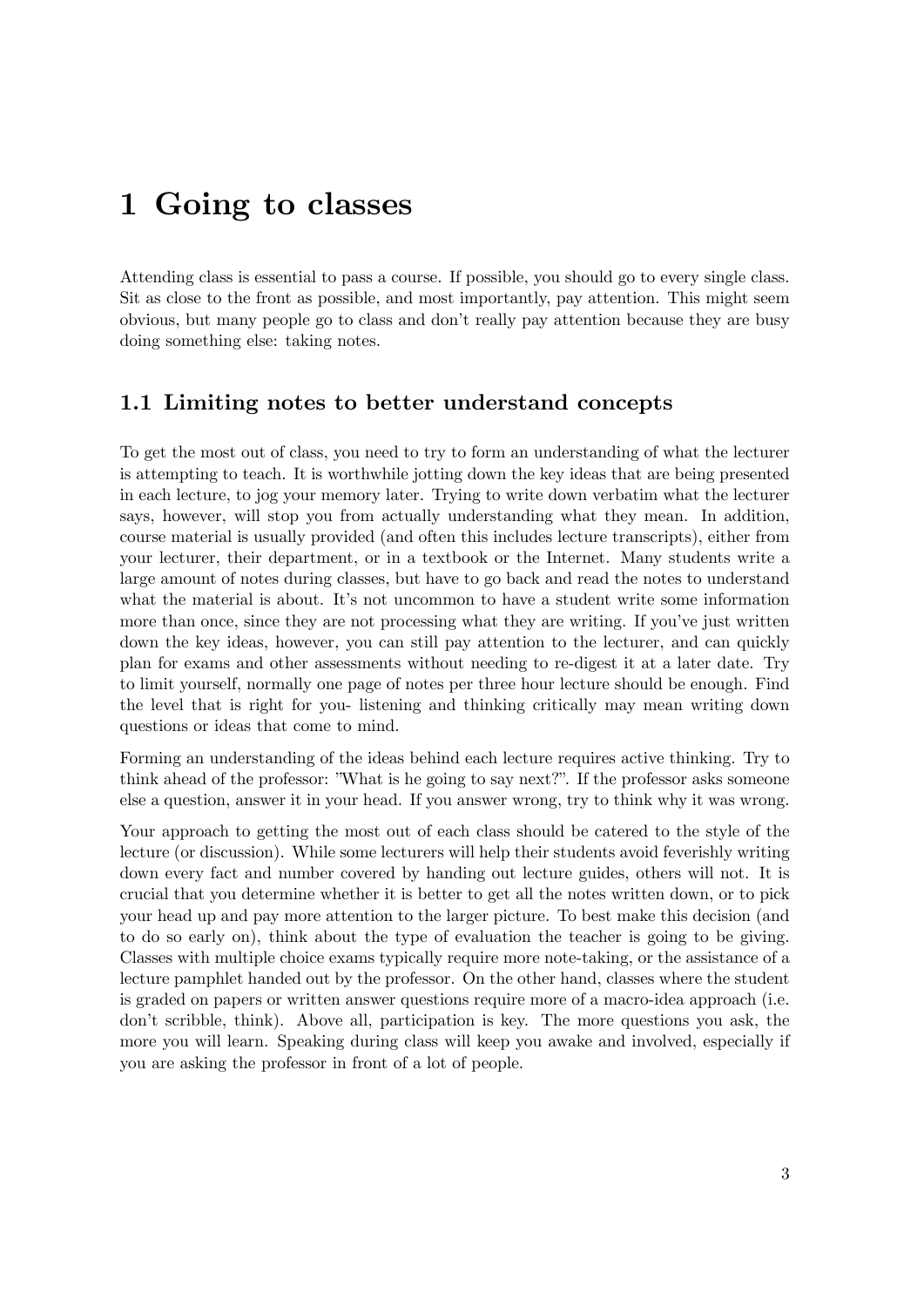# <span id="page-6-0"></span>**1.2 Taking notes constantly from a tirade of new vocabulary**

Cruel exceptions are present to these suggestions. There are always lecturers that quickly dictate long, complex processes and terms that are not in the course book. Many professors want to be concept based, but are so far into the ivory tower that they can't think outside of lists and definitions of terms. If this is the case, write down terms in ways that help you remember them, paraphrasing and rephrasing. If you can't paraphrase something, you don't understand it. In that situation, raise your hand and ask for clarification. In a class size under 30, this is class participation, and necessary. In a class size of 100-500, the professor does not know your name, and cannot associate your face with it, so you can politely interrupt all the time. This will encourage others to do so, giving everyone a chance to write things down.

# <span id="page-6-1"></span>**1.3 Seating suggestions for college**

In high school, for the most part, the good kids sat in the front, the bad kids in the back. In college, the story changes slightly. After the first midterm in a difficult course, or just a course with a lot of freshmen, the front is a bad place to sit. People who did very poorly on the test got up this morning and said to themselves, 'today, I'm going to sit at the front of the class'. They find an influx of students coming much earlier than usual, and all sitting right up front. Unfortunately, their conviction to sit up front doesn't always go as far as being quiet into the lecture; after all, they're surrounded by their friends. There is no reason to put up with this just to maintain some kind of good student stereotype. Moreover, there are more important considerations. College classrooms can be just as inadequate as high school ones, just possibly much larger. So you think about where to sit in terms of ability to hear the professor, ability to see the displays, distance from people you don't like, ability to not strain your neck, and ability to get out of the classroom comfortably. Don't let the need to get out scare you to the back of the class, most large classrooms have an exit in the front.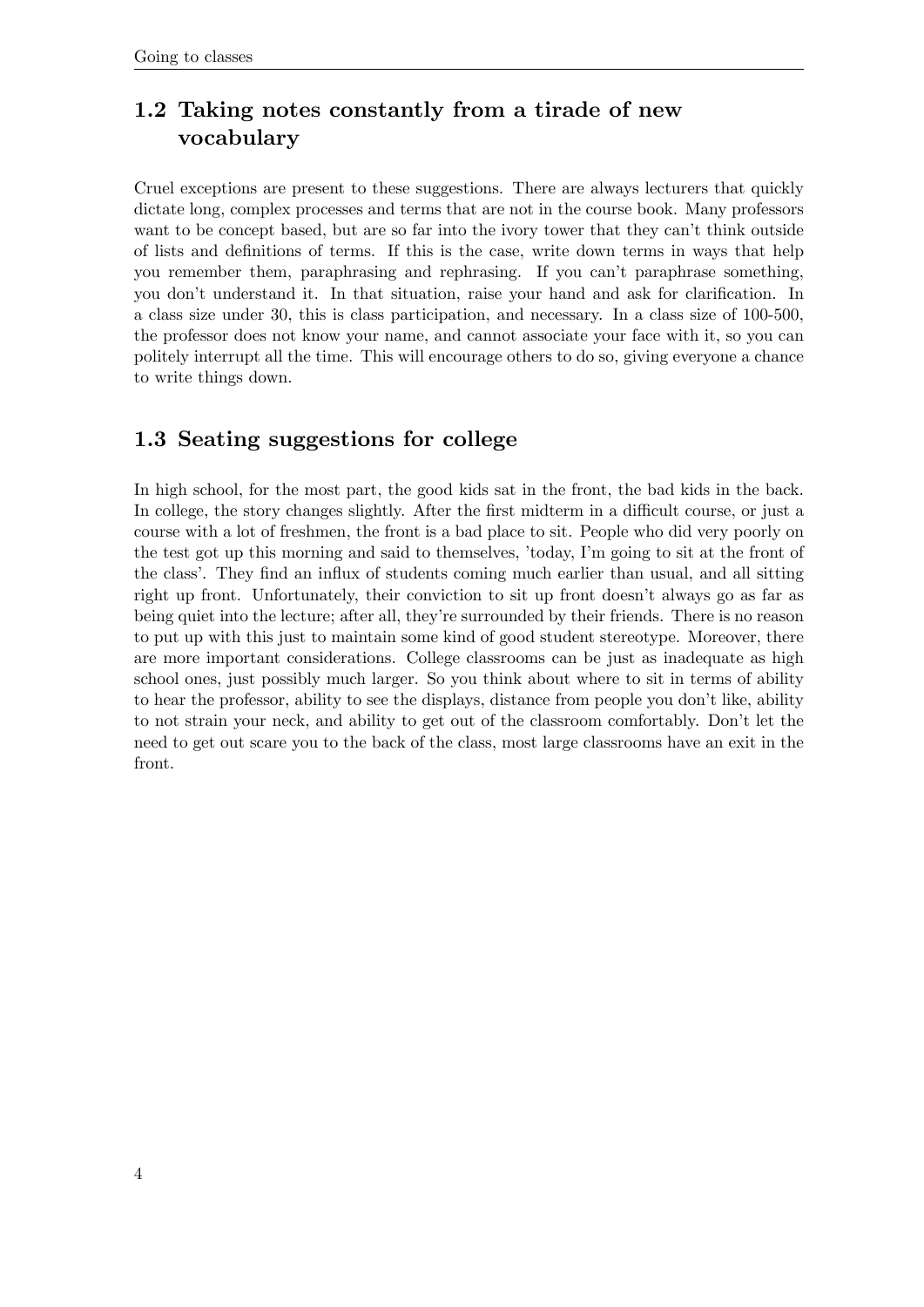# <span id="page-7-0"></span>**2 Assignments**

Sometimes the amount of assignments is overwhelming, however, it's vital to turn in every single assignment. Any credit that can be accumulated, even if it's partial credit, can be helpful at the end. Learn to use the 80-20 rule: 20 percent of your effort will give you 80 percent of the credit. For example, if an assignment would take you 10 hours for an A worthy paper, 2 hours will most likely yield a B worthy paper. Make sure you go for that B, and if time permits, polish it to make it an A. However, an assignment that's not turned in will give you no credit at all. It is also important to turn the assignments in on time in order to avoid losing credit for simply turning in something late.

# <span id="page-7-1"></span>**2.1 The Outline**

Fire up your favorite word processor and start with the outline. Write down every single heading that you will need. Basically each heading should correspond to each point that the paper should have. Your professor might have given you a list of points that the paper must contain, if that's the case, then that should be your outline. Take each point, in order, and turn it into a heading. Make sure to use the "Style" feature to format the headings as "Heading 1", "Heading 2", and "Heading 3" as appropriate. Also, if possible, use the "Outline View" mode available in most modern word processors. This can help you visualize the whole paper in a single screen. This can normally be done in half an hour.

# <span id="page-7-2"></span>**2.2 Creating the content**

Once you have the outline, start filling each heading with the corresponding information. If you need information sources, try to find them before and have them on hand. Set yourself a time frame to have a very rough draft. Normally two to four hours should be enough from start to finish.

Under each heading you should have an introductory paragraph, introducing the issue that is going to be developed. This paragraph should be quite general. Each subsequent paragraph in the section must deal with a single idea. State this idea in the first one or two sentences, then provide details, an example, or a quote. Follow each quote with a **simple** opinion.

Things to have in mind:

- Stay on topic, and try to fill the requirements of the paper. That's the objective, nothing more, nothing less.
- Be objective, avoid controversial opinions unless you have very strong arguments to support your opinion.
- Write your statements with confidence. Attitude is half of the game.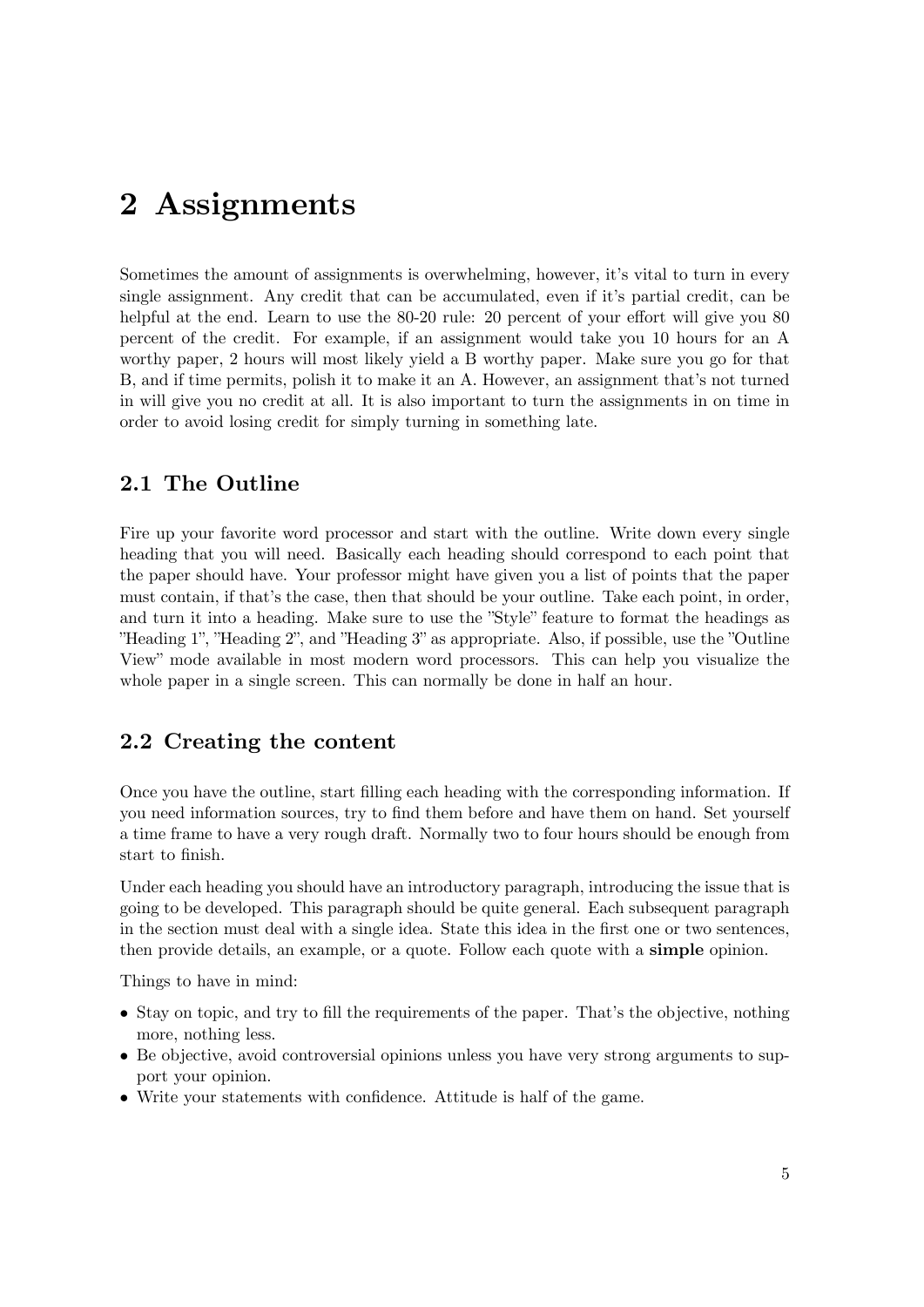# <span id="page-8-0"></span>**2.3 Wrapping up the paper**

After you have finished your paper, go back to the top. Some readers might have noticed that one of the most important parts of a paper was neglected: the thesis statement. Normally this is written first. However, that's under the assumption that you have a clear idea of what you are writing, and where you want to get to. This assumption is not valid in the context of the book. Rather, the focus is that you don't have a clear idea about what you are writing. However, while writing the paper you will get to know what you are writing about. By the end you should know where you got to: that should be your thesis statement. Of course, make sure it looks like it was made before writing the paper.

# <span id="page-8-1"></span>**2.4 Final details**

Make sure that you include a few details to make your paper look more polished:

- A table of contents: Remember that it was suggested to use the "Heading" styles available in your word processor? They will come in handy to create a nice looking table of contents in less than a minute. Every modern word processor will make it for you.
- Page numbers: You have table of contents, add the page numbers to go along. Again, use you word processor feature to make the page number.
- Sources cited: There's a very thin line between research and plagiarism. And this line can be described as citing your sources. Make sure you do it, even if it seems obvious.
- Cover page: Make a nice yet simple cover page, and save it as template to be reused in all of your assignments. Make sure it has all of the important information:
	- Course name
	- Assignment name
	- Date
	- Your name
	- An ID number should it be required
	- Name of the professor
	- Name of the institution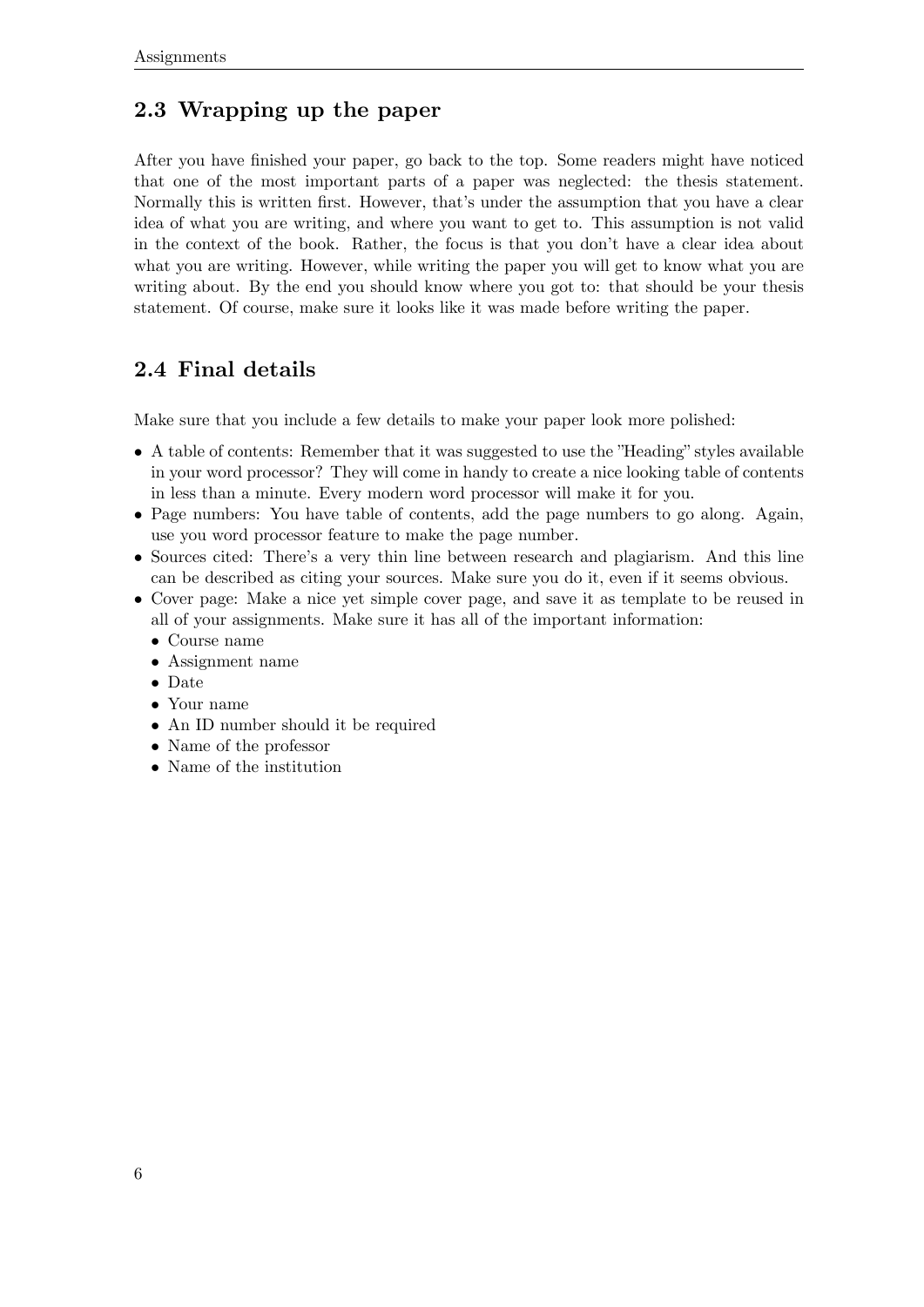# <span id="page-9-0"></span>**3 Studying**

# <span id="page-9-1"></span>**3.1 Study Techniques**

Different subjects call for different studying techniques. There are the subjects that require the student to absorb information, and regurgitate it on demand, the social sciences for example, and those that require solving problems, mathematics for obvious reasons. The type of textbook used varies depending on the subject, but there are two basic types chapter with study questions and guides, and chapter with practice problems.

For subjects that require absorbing information there is a five step study technique that works well if it is followed faithfully. The basic design for textbooks follow a certain pattern chapters broken down into sections, with objectives at the beginning of the sections or chapters, supplemental information throughout the main text, and study guide and questions at the end of the section or chapter.

# <span id="page-9-2"></span>**3.2 Steps to study**

If there are lectures, do Steps 1 and 2 before the lecture on the topic. Make no attempt to understand the material, just read it to get the vocabulary into your brain. When the professor mentions a concept, you will be surprised at how much more sense it makes. Do Steps 2 (again) and Steps 3 and 4 shortly after the lectures, concentrating on the material that was presented in the lectures. Periodically throughout the course, do Steps 1 and 5 for all of the material that has already been presented. Short reviews, at intervals of a week or so, are better than an 8-hour cram session the day before a test. There is a biological reason for this that is too complex to explain here, but students that "study early and study often" will learn more and remember it better.

#### **Step 1**

Scan or skim through the section or chapter of the textbook being studied. Included should be reading all information in the margins, as well as sidebar information set off from the rest of the text in their own sections. Look at all the pictures and graphs, and read their titles. This will give you a basic idea of the information the section is trying to convey.

#### **Step 2**

Read and understand all the objectives at the beginning of the chapter. Read all study questions and study guide material at the end of the chapter. This may seem unreasonable at first, to look at the questions being asked before reading the text, but it helps to focus the mind on the material that needs to be gleaned from reading the text. One cannot,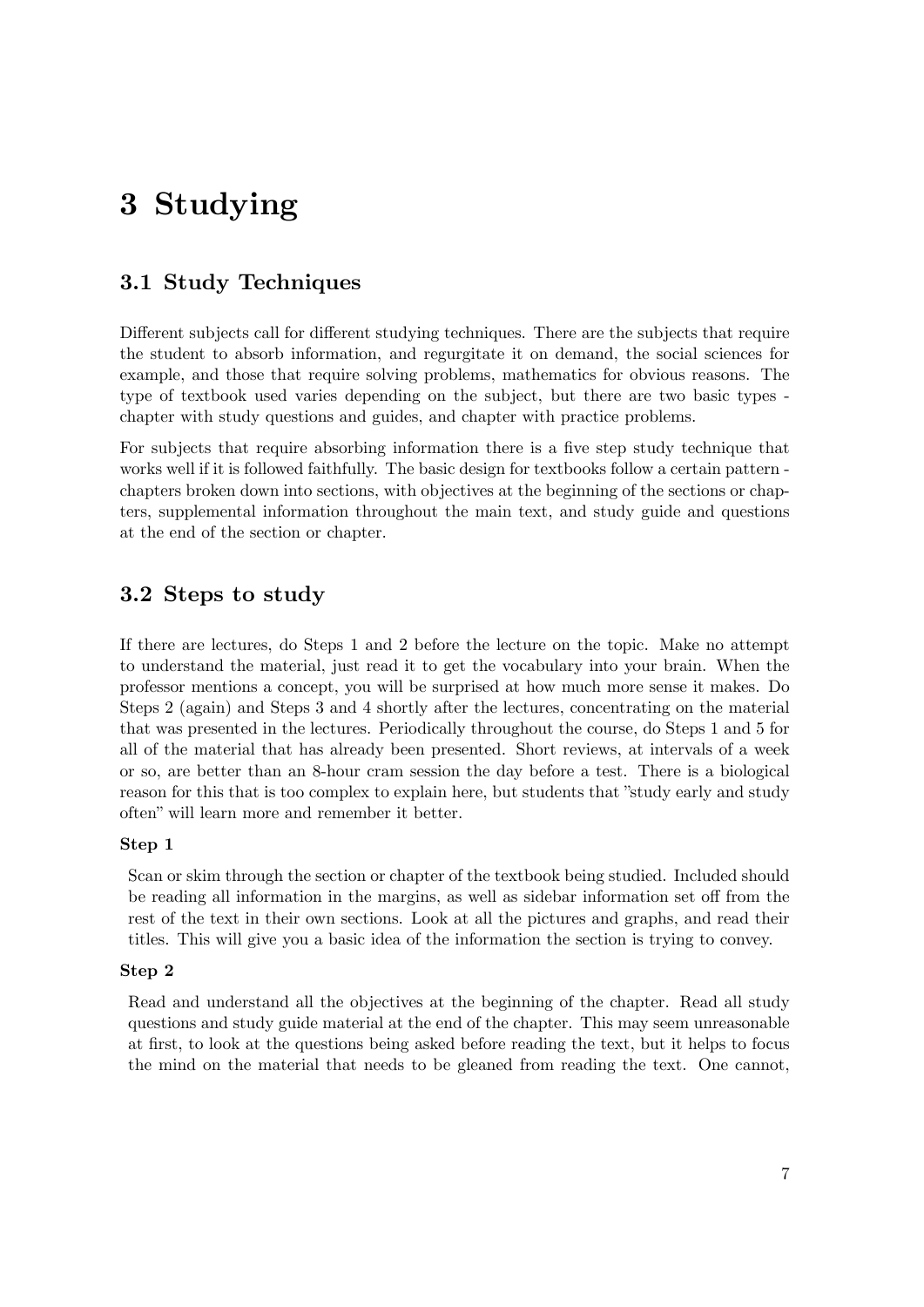after all, absorb everything verbatim. Knowing what is in the guides, and the knowing the questions being asked, gives the student an idea of what to focus on as the text is read.

#### **Step 3**

The hardest part, READ THE TEXT!!! It has to be done. Passive reading alone is not adequate if the student is to get anything at all from the text. Active reading is needed, which involves focusing on the material, using the information in the study questions and guides at the end as a clue to what exactly should be learned. Furthermore, if time permits, taking notes will be extremely helpful. When taking notes writing down concepts verbatim as they appear in the text book will help to an extent, but paraphrasing the concepts in your own words will force you to think about the concepts, and thus increase your retention rate. There may be concepts that you cannot be sure you understand well even with careful re-readings, write down these questions for later.

Being over fastidious and reading pages not assigned has varying success. For novels and journals it is obviously helpful, as it is for classes with a discussion component. However, if you discover that the pages outside assigned reading refer to terms with different names than are used in class or are entirely irrelevant, it can be a mistake to try to live up to any promise to yourself to read more than the assigned pages in the book.

#### **Step 4**

Answer the study questions. Do them without referring to the text, and write them down. Thinking the answers through is not enough, the mind is too prone to fooling the student into thinking the material has taken hold when it hasn't. If there are questions that the student cannot answer, the student should guess. A wrong answer helps the student focus on the right answer when it comes along, and the right answers will come along in the next step.

#### **Step 5**

Review the text, using the answers to the study questions as a guide. This is where the student finds the correct information to answer the questions they didn't know, or refines the answers that they did know. It is important to re-read any passages that contain information that was unclear to the student, which will be indicated by how well the student answered the questions in the previous step.

This process is very helpful if questions at the end of the section are assigned as homework to be turned in, for obvious reasons. If the student is fastidious about following these steps, absorbing and retaining the information will come.

For the subjects where problem solving is the skill to be acquired, nothing can replace practice. Do problems over and over again. Do them alone, do them with other students, do them with tutors. Do them again and again, and when those problems are mastered, find more to do.

# <span id="page-10-0"></span>**3.3 Creating lasting connections**

To really remember and understand a topic, it is important to see the information in different contexts and to apply the information in a practical setting. The best way to do this is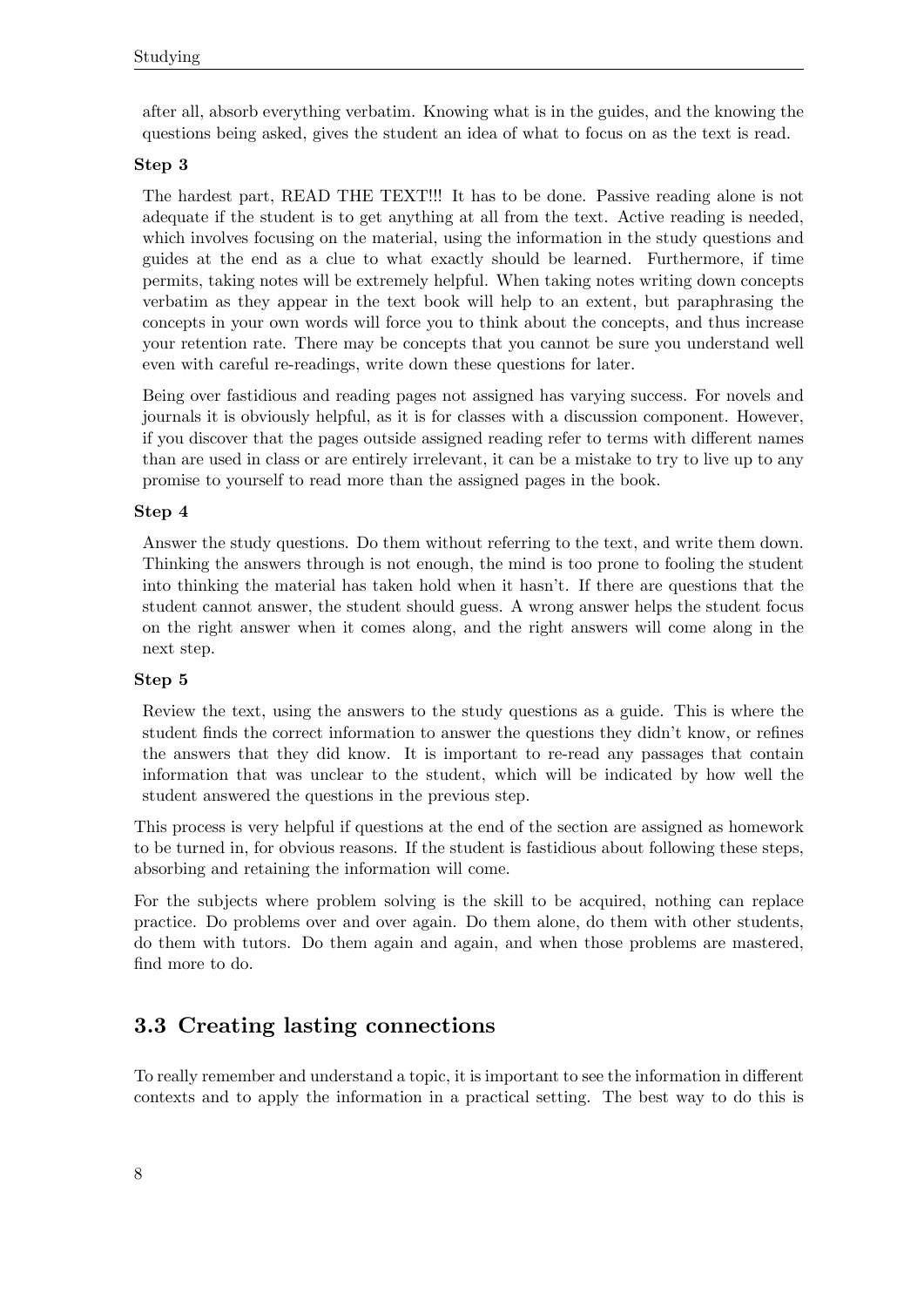to check and edit Wikipedia articles on the subject. You will have to explain topics both in laymens terms and using technical terms. Justify your changes in the discussion page. You will have to think about the concepts carefully to decide which category and article your information belongs in. Reading all of these related pages will let you see the same information presented in a different context, which is the best way to study. If you have the time, finding outside references to justify yourself or to give an outside reference to a page that has none, find a page on Google. That will give you even more of the subject written in a different context. In a developed subject on wikipedia, such as chemistry or geology, you may not have as many opportunities to write concepts out fully yourself. After your edits on Wikipedia, you can usually start or contribute to a large body of needed information on a wikibook. Even in a developed wikibook you can add chapter questions or anything you think would help someone understand the topic.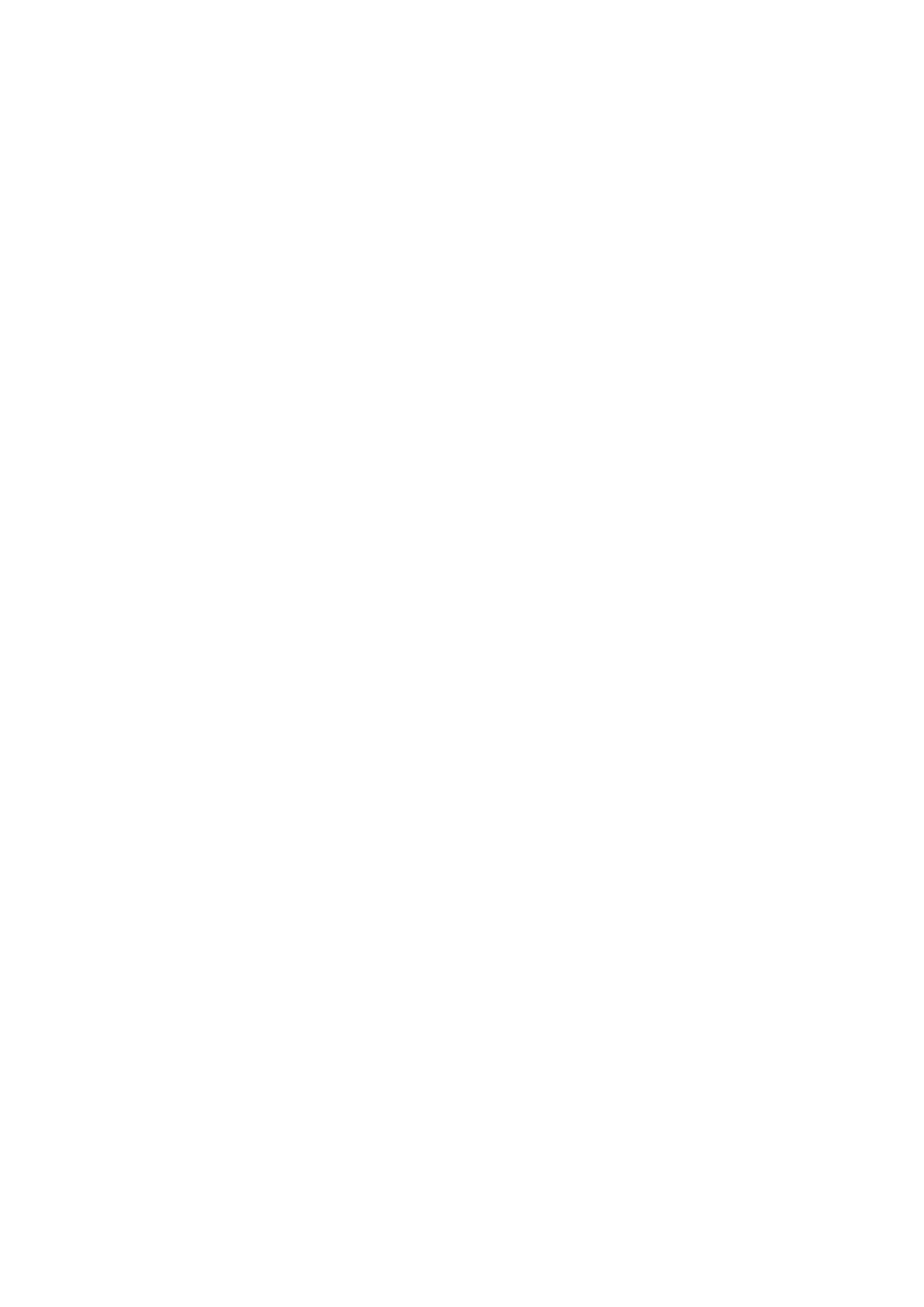# <span id="page-13-0"></span>**4 Taking notes**

Taking notes is an extremely important aspect of studying that is often neglected, despite the fact that it can make the difference between a moderate grade and an excellent one. Taking notes can involve more cognitive or "thought work" than the common alternative of merely highlighting important terms or phrases in a text, but it also produces better learning. Its benefits happen by focusing attention on the material in two ways: initially at the time of reading it, and later at the time of reviewing the notes.

# <span id="page-13-1"></span>**4.1 Why Take Notes?**

Takings notes provides a person with a way to review material learned. Reviewing and reading notes allows a person a chance to know what is on an exam, test, or pop quiz. One of the more important reasons to take notes, is to create a placemark. This placemark allows the note taker to know when the lecturer stopped giving a lecture for the day.

**For example:** *Did the teacher stop midway between Chapter 10.. or are we on Chapter 11 now?*

In this make-believe situation: You *review the notes* and notice how the ending material of the notes are similar to the material seen before the ending part of Chapter 10. Therefore, you figure the teacher did not lecture on Chapter 11 yet... or else you dazed out really bad the last half of class.

Knowing this gives you a chance to read ahead or study certain materials, and place emphasis on studying a particular section of notes and book reading.

Notes are also a way of reviewing what you have learned in the lecture. During the lecture, a teacher may put emphasis on a particular term or word. These particular terms or words may be found on an oncoming test or quiz. Studying materials on notes gives a person a chance to know what the teacher expects you to know, now that the teacher has presented you with that material.

If the material is on the notes, the teacher expects you to know the material is on the notes.

Therefore, there is a good chance the material will be on a test.

# <span id="page-13-2"></span>**4.2 The Voice Recorder**

Besides the obvious paper and pencil, many technological additions of the past decades allow for someone to take notes with deadly accuracy.

• Digital Voice Recorder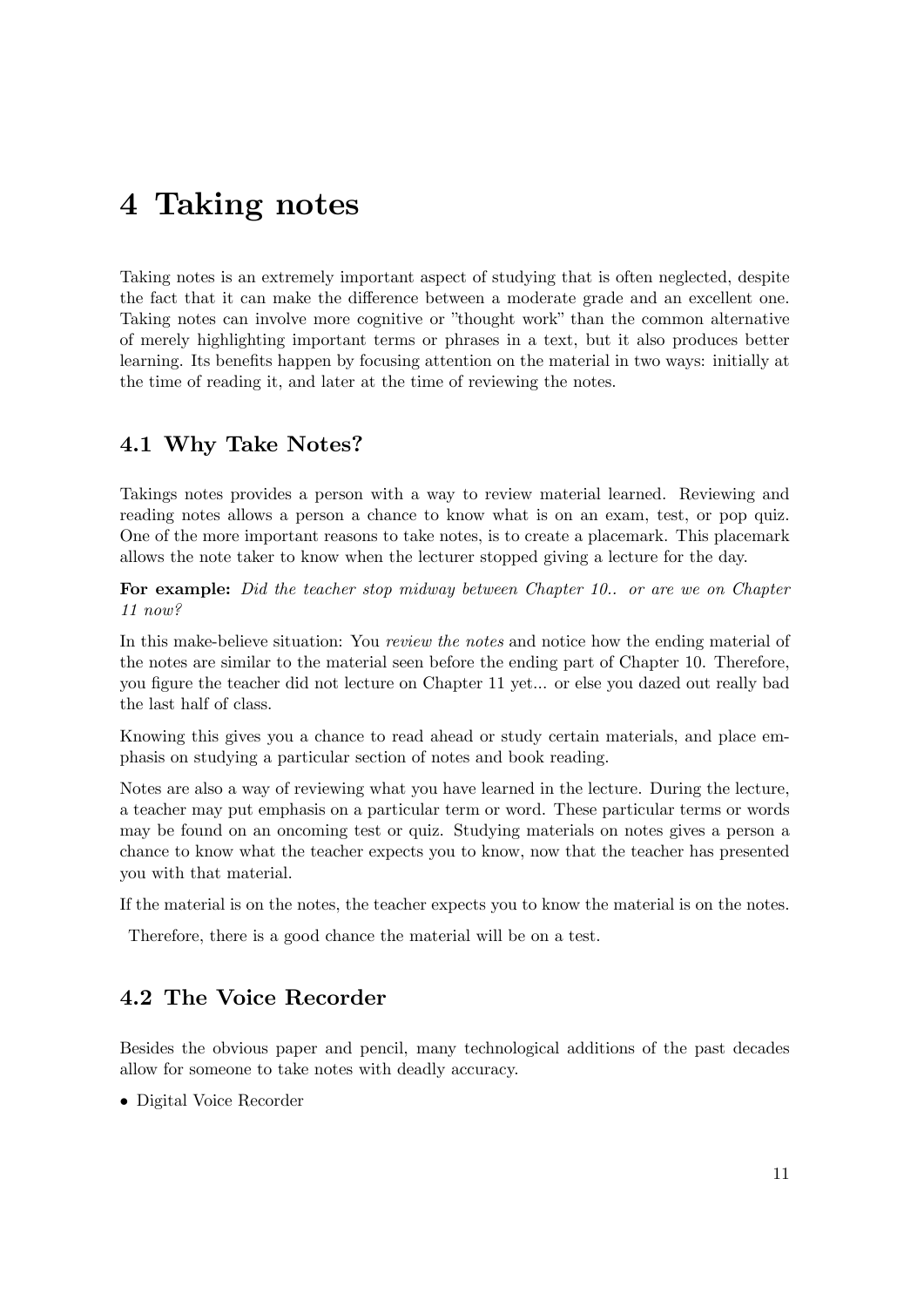• OR Analog Voice Recorder (recorders that use casette tapes)

These additions save effort (and reduce writers' cramp) at the time of listening to a lecture, but they also have two kinds of limitations. One kind is practical--getting good quality sound (see below for more discussion of this challenge).

Another kind of limitation is the time needed, sooner or later, to listen to recorded notes. Since speech proceeds at a relatively fixed rate, it is hard to do "speed listening" equivalent to "speed reading" of notes that are written. This fact of life puts a premium on abbreviating voice recordings of notes--though it should also be noted that the physical work of writing puts a premium on abbreviating written as well. Since taking notes is work either by writing or by recording, the best advice is to use whichever medium feels most comfortable. Learning recorder $<sup>1</sup>$  $<sup>1</sup>$  $<sup>1</sup>$ </sup>

# **4.2.1 Buying a Voice Recorder**

The voice recorder is essential to any student who wants to take accurate notes. More importantly is a voice recorder with the ability to upload voice files to a computer console. Often when looking into buying a voice recorder, the choice can be complicated and indefinite. Fore, one must buy and try before deciding on one to buy. However, due to the technical limitations provided by manufacturers and stores, reviews and other word of mouth advice seems to be the supplies provided in obtaining a decent voice recorder.

#### **Many things should be considered when buying a voice recorder.**

- How long does the voice recorder record?
- \* Can it record for two hours or more?

Some classes last two hours and thirty minutes (2:30 hours)

A recorder that can record for this long is essential.

- Can the batteries be replaced or do the batteries need to be recharged?
- \* What type of batteris does the recorder take?

Many devices "eat up" battery electrolytes (power) quickly.

Getting a recorder with easy to replace batteries found in common stores is suitable for replenishing the supply of power.

• Can the recordings be saved to a computer?

Being able to put files on a computer allows for a person to sort lectures according to dates.

<span id="page-14-0"></span><sup>1</sup> <http://ijam.com.au/>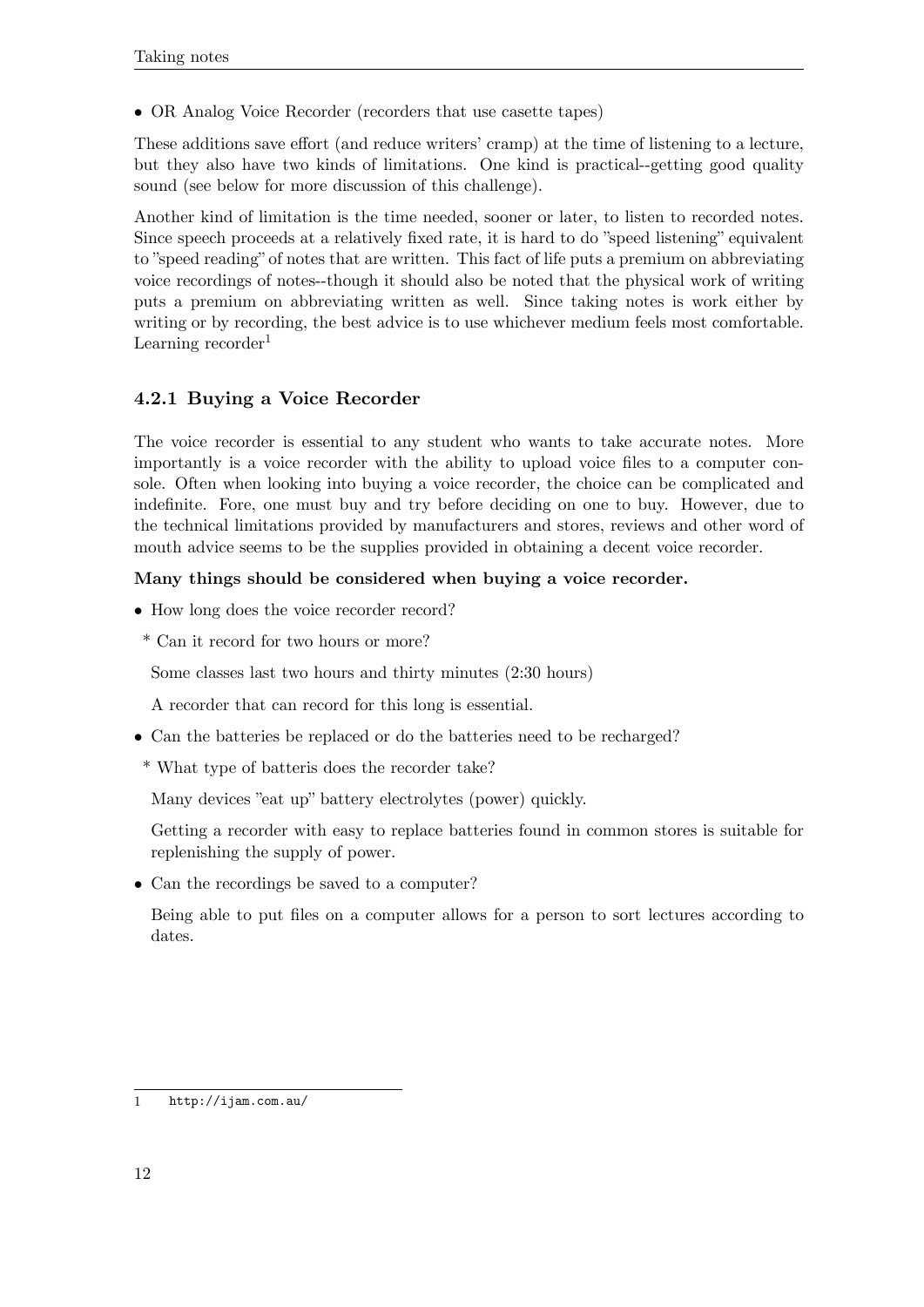### **4.2.2 Using the Voice Recorder**

Getting a voice recorder saves a person a lot of time taking notes. If a teacher is mostly lecture, as in, the teacher rarely writes on the chalkboard/whiteboard, then it would be best to get a voice recorder to save your hand from developing arthritis.

#### **Positioning inside a Class Room**

The typical area of a placement is one of the greatest factors to consider when using a voice recorder. Observation is the key to finding a good place to set the recorder.

If you notice that a teacher does not past a certain line of boundary, say past his or her desk, then you could possibly put the recorder on his or her desk. (ask if you may first)

However, if the teacher walks around the room this creates problems. If a teacher walks past the desk, and his or her back is facing towards the desk, then the teacher's voice will not reach the voice recorder as effective--and the voice may not be recorded at all.

Often placing the recorder one's own desk is suitable if better positioning cannot be found elsewhere.

However, to have a recorder sitting on a desk while jotting down notes can cause interference when voice and other sounds are being recorded. Often the writings and scribbles cause a sound of scratching on the paper which will be picked up on the recorder. At other times, the sound of flipping a page on a binder--to go to the next clean sheet for writing notes--will be picked up on the recorder. Another thing to consider is the sound of the arm moving against a desk, while the hand goes downwards on a sheet of paper, as notes are being written. Often the rubbing sound of an arm against a desk and the hand against the paper will be recorded.

*The remedies recommended for these problems are as follows:*

• Use an inkpen.

Inkpens glide on paper. Also, pencil writings tend to fade with time.

Pencil is often a bad writing utensil for notes. This is why I suggest an erasable pen.

• Wear long sleeves

Human skin is like leather at times. Clothing will create less friction on the desk.

• Use an ID card under your hand.

This is an art technique I learned long ago. It allows the hand to be placed on the ID, as the ID easily slides on paper. Sometimes it works; sometimes it does not.

• Listen carefully to the person giving a lecture.

I've found that professors at times go off at a tangent. The best thing to do is notice when there is a break in his or her logic being conversated, and quickly flip the page. It is at times best to bring the notebook off the desk, away from the recorder, and then flip the page to reduce recorded noise.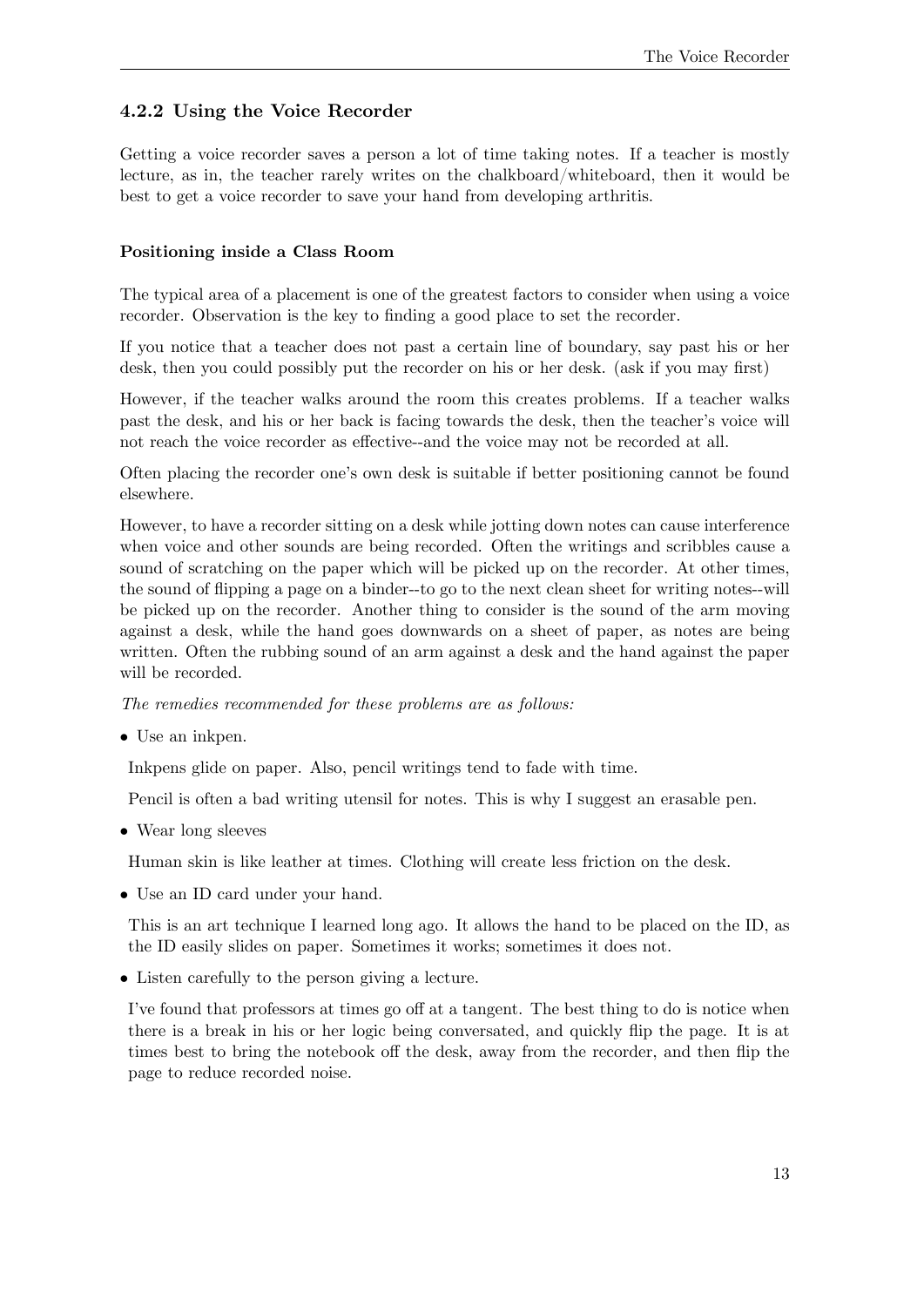#### **Uploading the Files**

I personally like to upload all files to a computer. With one or more file belong to a particular date, say Feb-26-07, I put those files in a computer folder labeled: Feb-26-07 From there, I make a backup copy of the files inside the folders and put them on a CD.

• CD-Drives are more common to find around schools than DVD-Drives. Therefore, a CD is more suitable than a DVD storage medium.

Also, I create a backup of that CD.

- Take the files inside the CD and put those onto a storage medium: considerably another CD.
- After burning a CD, make a backup on a DVD (if possible -- if not, then a CD) and then store that disc somewhere safe. I like to put things in my top dresser drawer. Always make backups of a lecture, this is very important. Backups are gravely important!
- Another thing to consider is if you use a program to listen to the audio files. If you use a program to listen to the audio files, it would be best to find the setup program of that recorder. Take the setup program and put the program on the CD that you will carry around with you. Also, put a copy of the audio listening setup program on the backup to always have the setup program on hand.
- Sometimes the setup programs can be found on the installation CD that comes with a voice recorder.

Other times, a person could call Technical Help to help them find the program from the Internet and download it.

Never take the original with you! Always take the Backup.

Take the backup with you around the campus and listen to the audio files at a campus computer when you want to study/review.

#### **Uploading with an Analog Recorder**

This is a guide if someone wishes to create a backup. Otherwise, a person could simply find a safe place to store his or her cassette tape and access when he or she wishes to listen to it.

Make a backup of the cassette tape recording.

Typically one uses the Line Out feature of a recorder and plugs a wire into the Line Out hole.

The wire then extends to the Line In hole of another device (computers, boombox, etc.) and then inserts that part of the wire into the Line In.

(Recorder) Line Out <> Line In (Boombox)

Typically one pushes play on the analog voice recorder and pushes record on the boombox. Label the cassette tape with the date of the recording and set that somewhere safe.

You don't technically need to make a backup, however, I always like the idea of making backups.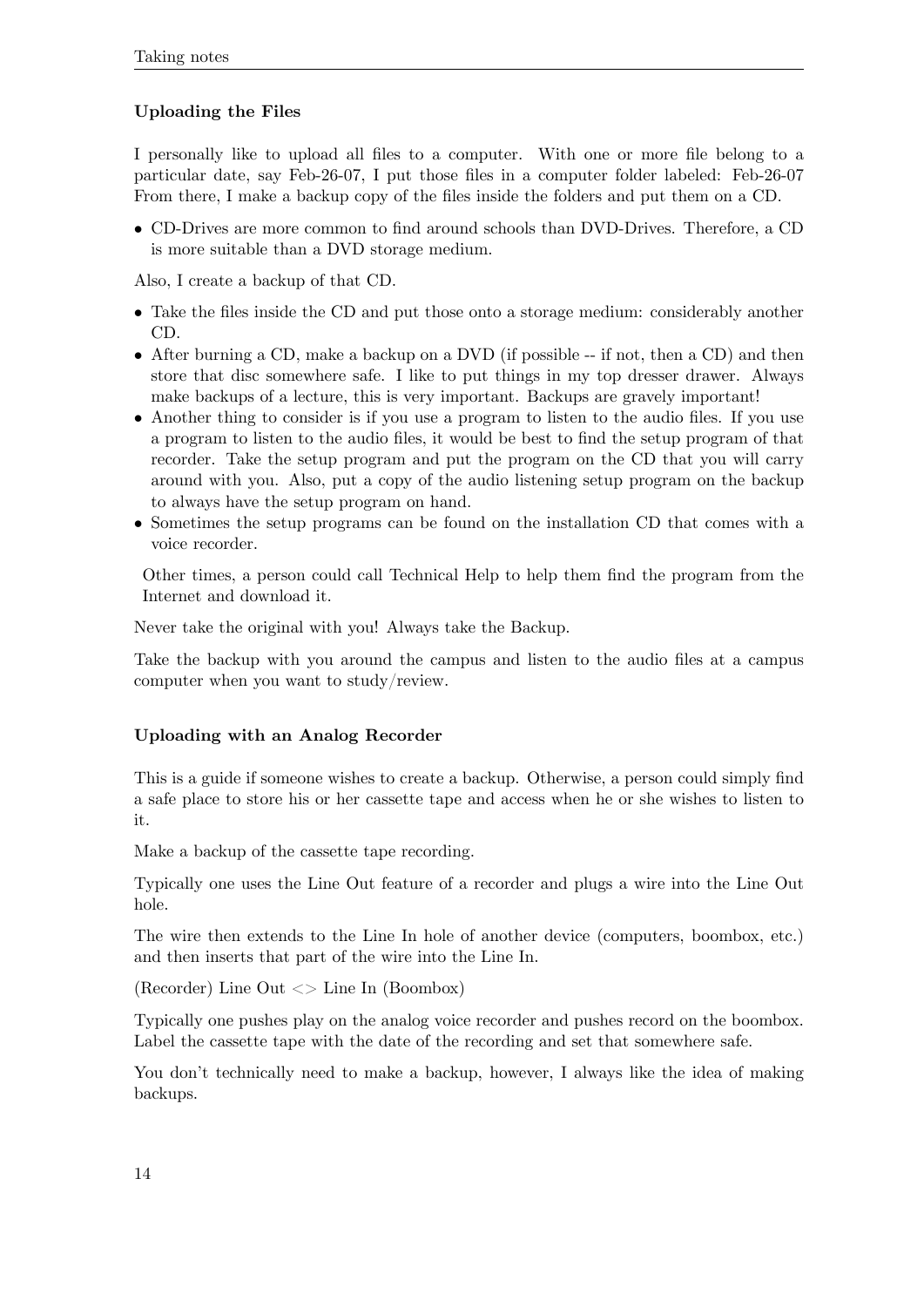I could be wrong, if I am, please someone correct this entry.

#### **Getting the teacher to repeat something**

Often times a person in the classroom will cough harshly. Coughs are typically very loud and will block out any voice coming into the recorder. Many times, other students could not hear what the teacher said during the time someone in the class coughed. In consideration, what a person should do is ask the teacher to repeat what he or she said. Do not fear asking the teacher the question, "Could you please repeat that?" because many other students may not have heard the teacher over the other student's sneeze, cough, or disruptive movements.

#### **Hybrid Voice Recorder and Note Taking**

#### **With the Chalkboard**

A method that is very well used when taking notes and using a voice recorder can help a person backtrack and review notes. Often times a teacher will give lectures and write on the board rarely. When a teacher writes on the board, it is best to look at the voice recorder and take note of how much time has expired and write the current recording time on the note page.

For example:

Let's say the teacher has been talking about studies in psychology without writing anything on the board for a while.

Finally, the teacher writes something on the board.

• *Phallic Stage and male idea of swords*

The recorder has been on for about one hour and thirty minutes. The recorder displays (1:30:15) with :15 being 15 seconds.

- Write the time displayed on the notepage. **(1:30:15)**
- Then, copy the material on the chalkboard onto the notepage.

#### **Without the Chalkboard**

Sometimes the teacher doesn't even use the chalkboard. However insane that may be, some may not. In that situation, a voice recorder would be highly regarded as necessary.

As the teacher talks, you need to find placemarks that help you backtrack to certain parts of the lecture.

For instance, the teacher breaks the class lecture into three parts:

- Intro to baskets
- how to choose weaving material
- weaving the basket

Subparts are included, however, he or she does not describe them to you. Thus, as the lecture goes on, you'll need to find a way to backtrack to certain material that he or she has spoken about.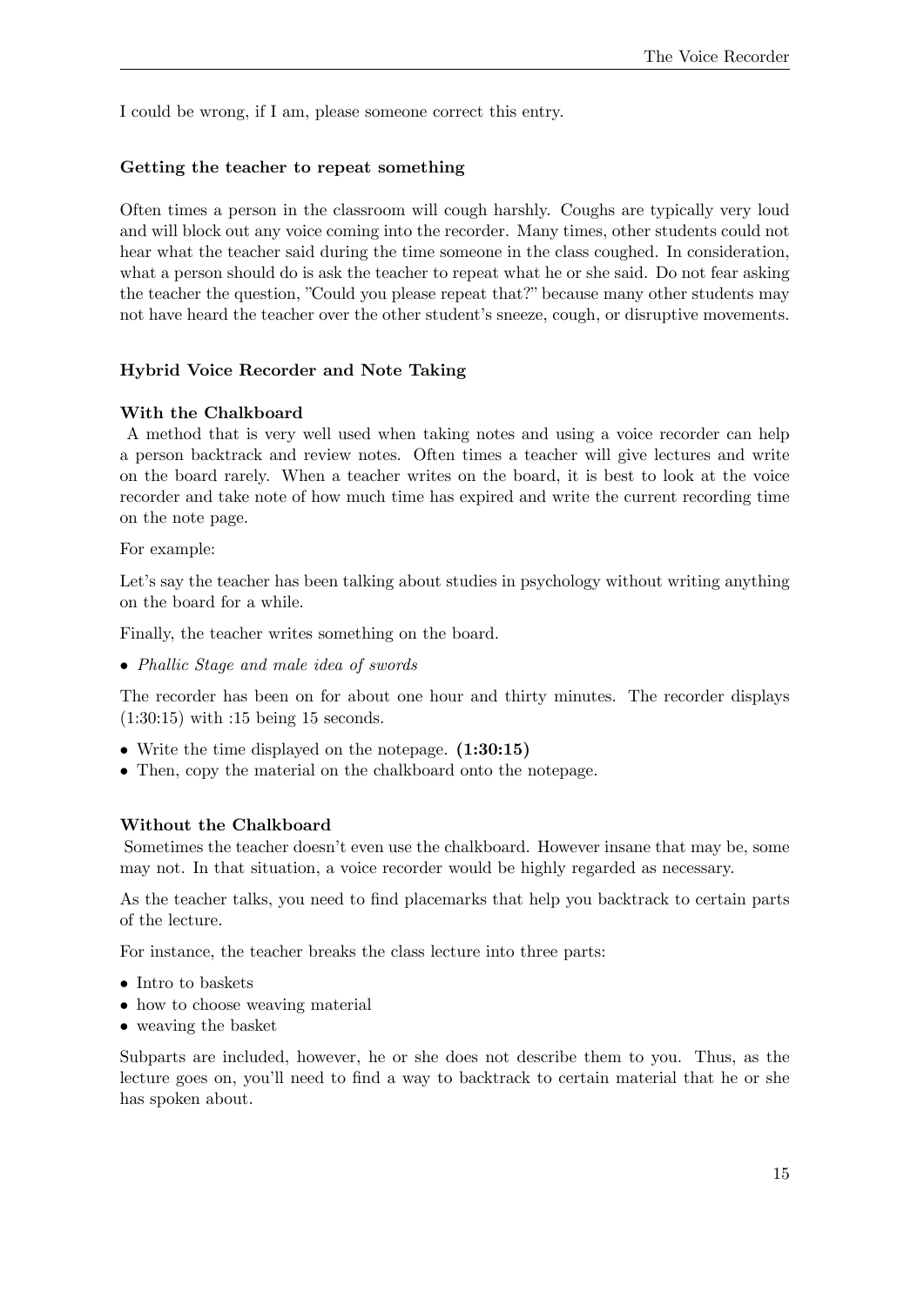If you don't want to listen to the whole recording again, it would be wise write that time down. That way, you can backtrack and review that material.

*Let's say the teacher talks about Native American weaving techniques.* You know this part is going to be on the test.

You look at the voice recorder displaying  $(1:45:19)$ 

You jot down on your notebook

• (1:45:19) Native American Techniques.

#### **4.2.3 Problems with recording Lectures**

There are many disadvantages to using a recorder. When recording a lecture, one must re-listen to the entire lecture. This means using another 2 and  $1/2$  hours. However, you could use a tape recorder if you intend to re-use a small clip in you're private study.

# <span id="page-18-0"></span>**4.3 Taking notes while reading the text book**

Taking notes while reading your text can be the most critical part of passing a class. In most classes the majority of information learned is taken from the text book, thus it is critical you retain as much of the information as possible. The mechanics of taking notes while reading a text book can be broken down further into various techniques.

#### **4.3.1 Type or write?**

Typing your notes or writing your notes is a matter of personal preference. If you can type faster than you write, you might prefer typing over writing. Also typing your notes makes sure that they are legible. However if you do plan to type your notes make sure that you have your book, monitor, and keyboard in a comfortable position to avoid neck or back cramps while note taking. Writing out your notes has the advantage of allowing free-form drawing. Something that is possible when typing, but can be cumbersome.

#### **4.3.2 The Bookmark Technique**

Often words/terms in bold--or words/terms that are important--are read. The best thing a person can do is take a sheet of writing paper and fold it up until it forms a makeshift bookmark. Then, when coming across terms, write the word found in bold on the bookmark writing line with the page number. Sometimes putting down names read and the page number the information about the person is on--does well.

This way, a person can track what page he or she is on. Also, it provides a way for someone to glance quickly at the bookmark and try to remember what the term means. If he or she does not remember what the word/term means, he or she can simply turn back to the page and regrasp the material.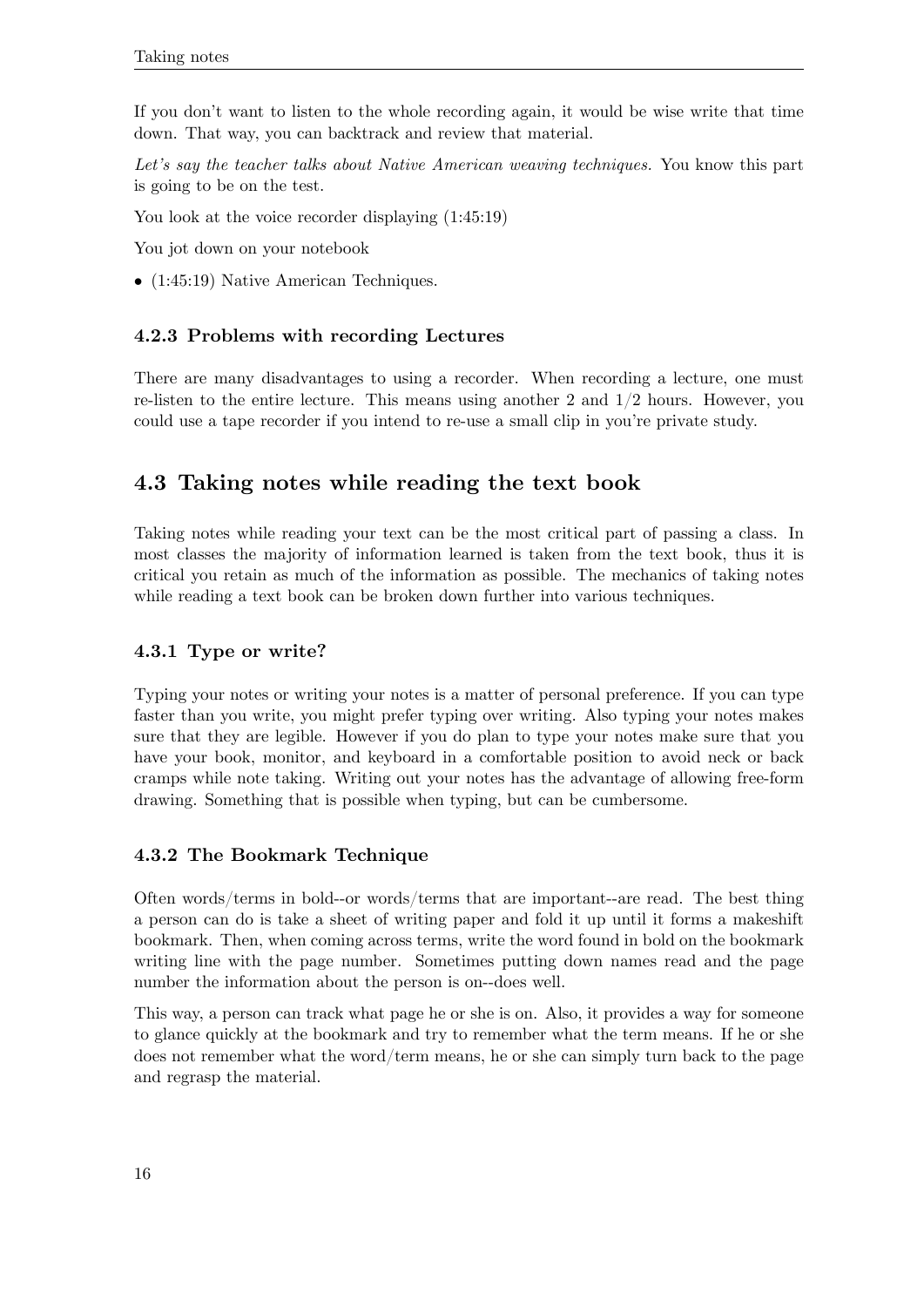The best part of this technique is that you can fold the bookmark up and put it in your pocket while going from place to place. All someone has to do is take the bookmark out of his or her pocket, look at it, and think hard about the terms and words on the bookmark. This is a great way to quickly review.

### **4.3.3 Copying the text verbatim**

Copying text from the text book verbatim is the least perferred method of taking notes, but it can be somewhat helpful if it is the only option avaliable.

### **4.3.4 Copying definitions verbatim**

When reading a Math or Science text, copying definitions verbatim is appropriate, and required. Science and Math are build upon precise definitions, so modifying in any way will distort key concepts. The definitions are so important that copying them to flash cards for memorization is encouraged if time permits.

### **4.3.5 Paraphrasing concepts and paragraphs**

Paraphrasing concepts is the ideal way to take notes. It will force you to actually think about what you read. For Math and Science texts, extract **ALL** definitions and relevant theorems from paragraphs, and organize them into lists and sublists. This will make sure you know they exist. When reading all other texts, try to summarize **ALL** concepts. Summarizing paragraphs will help too, but isn't as effective because the author of the text has already done some of the organization for you. You may think that summarizing all concepts is a bit extreme, but often in a class you don't know what will be on the test and what won't, so if you want a high grade, this is the only way to be sure.

#### **What if I don't understand something in the text?**

The following is just a partial list of what you can do in this situation.

- 1. Ask your instructor for clarification. You can call or email your instructor before the next time class meets, or just wait until class. This is usually a very good option if you only have a small number of questions. Unfortunatly instructors tend to be very busy and are difficult to get in touch with.
- 2. Ask a friend or class mate. This is a good option only if your friend knows the material better than you do. If not then you will have a situation of the blind leading the blind.
- 3. Get another text book from the library that covers the same subject. This is an excellent option because text book explanations are usually well thought out, and there are often many text books in the library on the same subject, which all describe the same concepts, but from different points of view, and in different wording.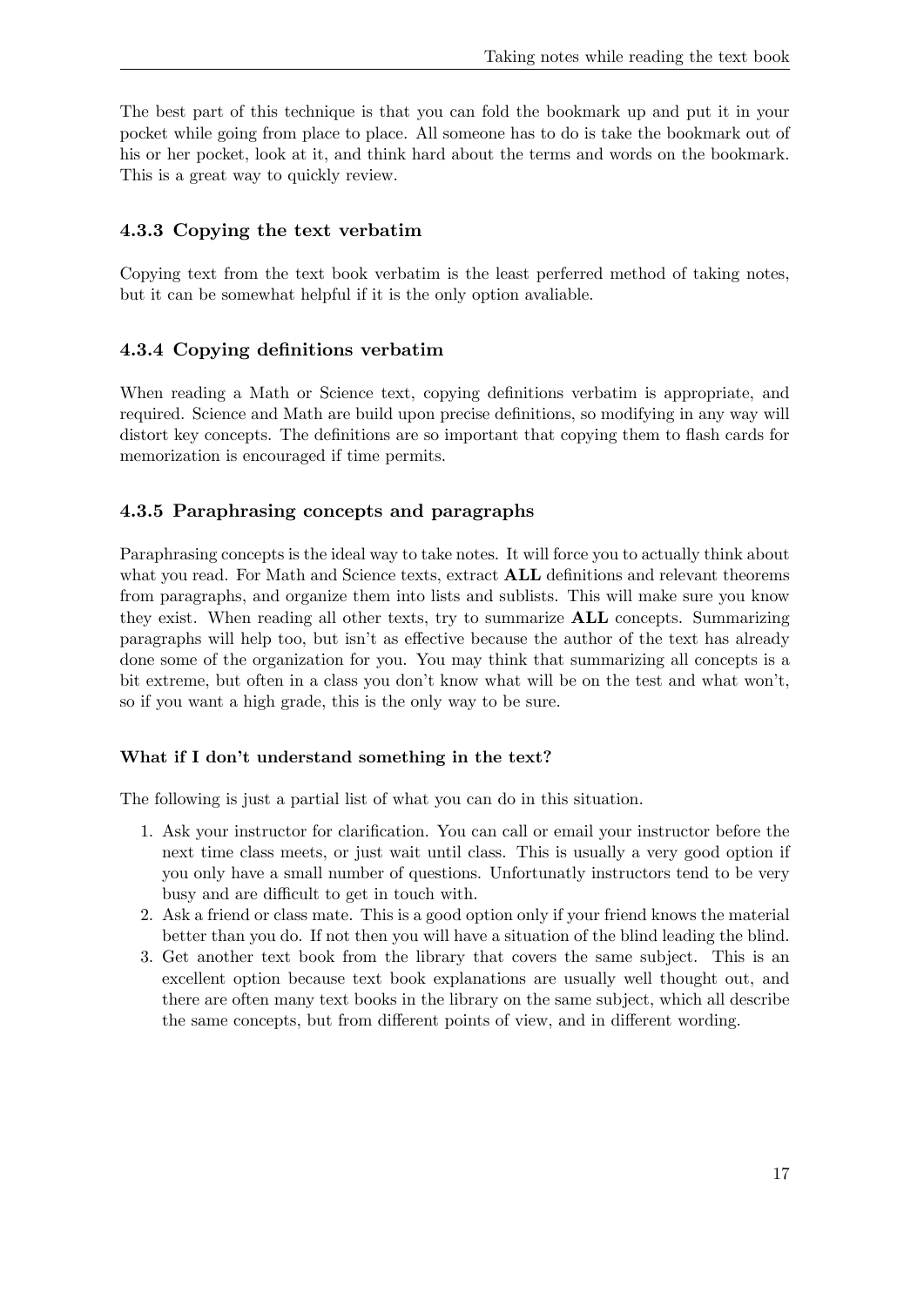### **4.3.6 Asking yourself, and answering questions**

This is an **EXTREMELY** good technique. Once you read a section of text, ask your self as many questions as time allows about what you have read. Try to answer them based on the content of the book. It is good to do this as you go along, because it will make sure that your truly understood read before you go on to the next section. This technique is essential if you are reading from texts that don't have a lot of questions in them, or have questions that don't have answers in the back.

# <span id="page-20-0"></span>**4.4 Taking notes during lecture**

Shorthand can be helpful. Following along in the derivation of a solution to a math problem is a very good way to stay focused.

### **4.4.1 Helpful Links**

- Notemaking  $\mathrm{Tools}^2$  $\mathrm{Tools}^2$
- Study Skills Library California Polytechnic State University, San Luis Obispo<sup>[3](#page-20-2)</sup>

<span id="page-20-1"></span><sup>2</sup> <http://www.englishcompanion.com/Tools/notemaking.html>

<span id="page-20-2"></span><sup>3</sup> <http://www.sas.calpoly.edu/asc/ssl/notetaking.systems.html>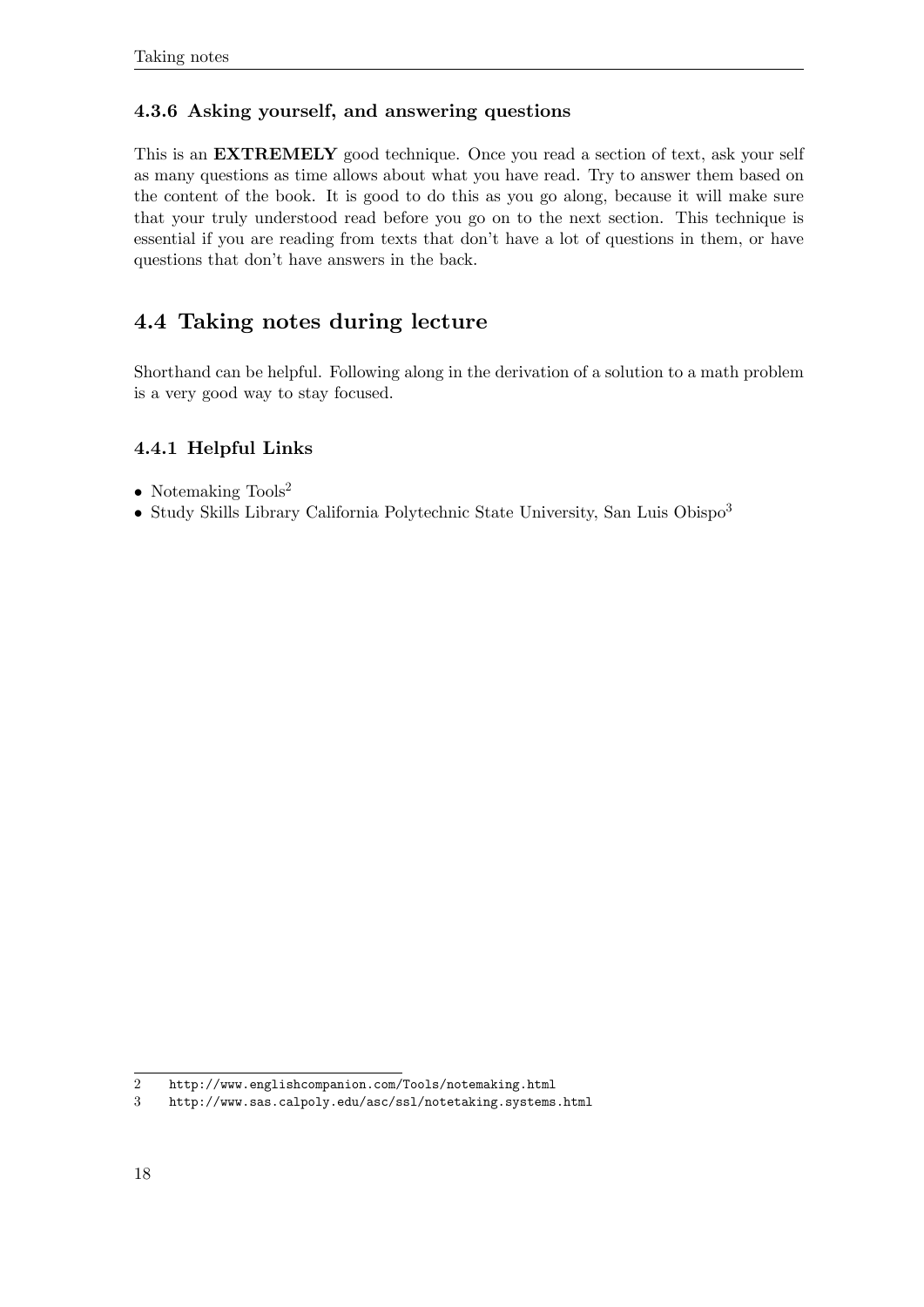# <span id="page-21-0"></span>**5 If you must cram**

### <span id="page-21-1"></span>**5.1 Cramming for a test**

Cramming is the worst way to study, and you are unlikely to retain anything you read during cramming very far beyond the actual exam. That being said, sometimes cramming is the only option for a time-constrained student, or one that has spent insufficient time with the material during the semester. It can be also quite useful if you simply don't understand the material that well.

The following technique has been used by the author in many technical and mathematical classes. Some parts may also be useful in other classes, but some/most parts will obviously not apply.

#### **Step 1**

Go over every homework assignment that was given during the course of the class, even review the assignments you failed to complete. You should complete EVERY problem up to the point where the remainder is "busy work"; where that point is is up to you. Repeat this step until you can figure out the right technique to solve a problem without getting bogged down in pondering. The point here is NOT to memorize the homework problems, it is to ensure you can solve them without hesitation. While most exam problems are far beyond the level of homework problems, most exam questions can be broken down into chunks that will resemble homework. You need to be able to recognize the chunks and solve them quickly, or you will never finish.

#### **Step 2**

Many professors will have previous exams on file in the library. You should go through a similar process as you did in Step 1. In this step, it is not out of the question for you to encounter problems were you just don't understand how the solution was achieved. Fear not, and consult Steps 4 and 5.

#### **Step 3**

Some kind of professors will even hand out suggested study questions prior to the exam. This is a gift, as the professor could not supply you with a clearer hint as to what he/she expects you to know. You should go over these in the same manner as Steps 1 and 2.

#### **Step 4**

Many classes will have review sessions prior to the exam. (At the author's school, they were required to be held.) This is an excellent opportunity to have questions about the more difficult problems answered. If you still do not understand a professor's explanation for the solution to a problem (or if you don't think you could replicate it on the fly during an exam), simply copy the solution down verbatim and proceed to Step 5.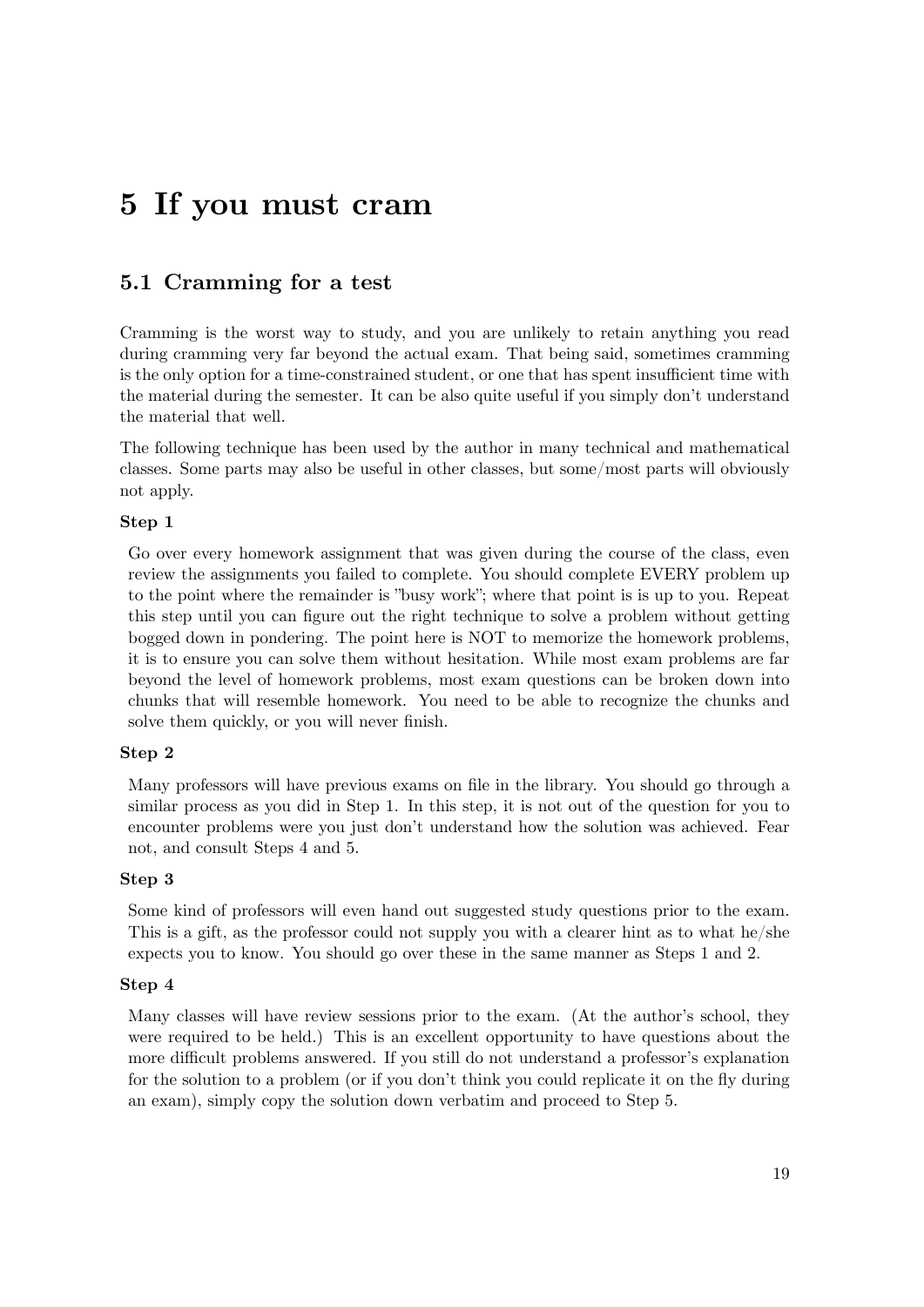### **Step 5**

Many kind of professors will let students take notecards/sheets into the exam. The intent of your professors is to let you write down long formulas ahead of time so you don't have to engage in rote memorization of several pages of nasty formulas. (Naturally, you should go ahead and put these on your formula sheet.) At this point, you have already learned all you are going to learn, your focus now is on passing the exam. To that end, take the solutions to problems you didn't understand from Steps 1 to 3, use a scanner or copy machine to reduce them down to the smallest legible size, and simply staple or tape them to your "formula" sheet/card. You would be shocked to realize how often those problem will appear on the exam, with only minor variations. If you are allowed a calculator on your test (only if it applies), go on to Step 6.

#### **Step 6**

If you're using a standard scientific calculator, learn all the functions ahead of time. If your calculator runs on batteries, make sure they will last you through the exam. There's not much else to put here, since your calculator probably cannot be programmed. If you're using a graphing calculator, proceed to Step 7.

### **Step 7**

If you're using a graphing calculator, and your course becomes noticeably easier with it (a fact that can only be noticed if you're reasonable competent with your calculator), you should spend some time making/finding small programs to make your computing time shorter on the exam. With adequate practice, you should be able to let the calculator know your requirement in a very short period of time. In my engineering experience, the ratio of input time to calculator processing time should ideally be around 3:10, but ratios up to 1:2 are acceptable. Finding programs for your calculator should ideally be done ahead of time, but even if that is not possible,  $Google<sup>1</sup>$  $Google<sup>1</sup>$  $Google<sup>1</sup>$  is your friend. There are also some major sites dedicated to popular calculators like the  $Ti-89<sup>2</sup>$  $Ti-89<sup>2</sup>$  $Ti-89<sup>2</sup>$ . Make sure your programs work under strained conditions, as troubleshooting is not to be done on the exam. If your program doesn't work on the exam, do not waste more than three attempts on it; proceed, instead, to work out the problem with hand.

<span id="page-22-0"></span><sup>1</sup> <http://en.wikibooks.org/wiki/Google>

<span id="page-22-1"></span><sup>2</sup> <http://en.wikibooks.org/wiki/Ti-89>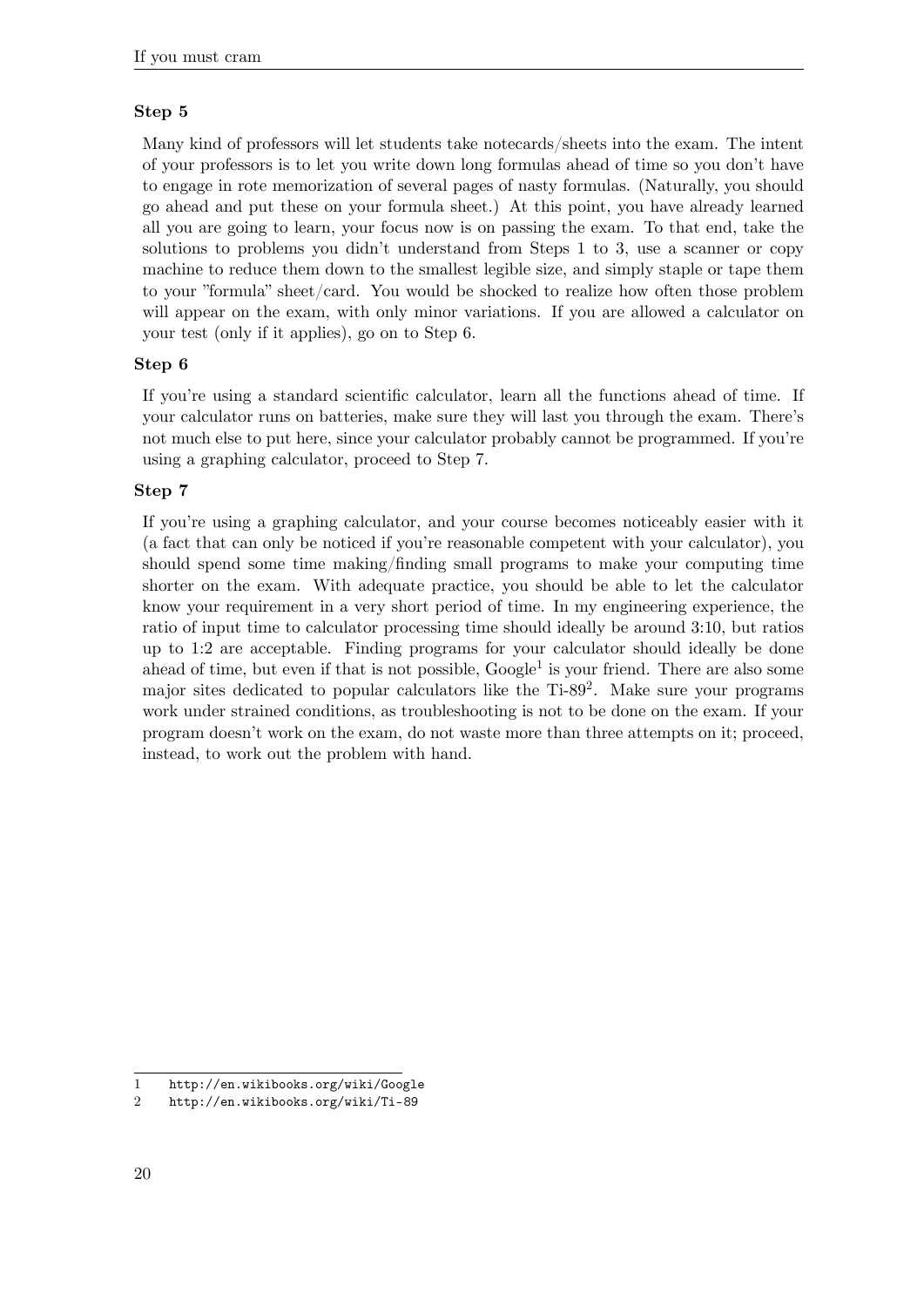# <span id="page-23-0"></span>**6 Exams**

# <span id="page-23-1"></span>**6.1 Going to the exam**

Before you do your first test, take a break. You must be a good mental condition before going into an exam. Avoid studying two hours or less before the exam. Arrive on time to the exam, make sure you have as much time as you need. Make sure you have all needed materials, such as pen, pencil, or calculator. Put on a positive attitude, and go in, you are ready to pass the examination, you just have to do some paperwork. Make sure you're adequately rested, and don't consume caffeine unless to stay conscious. Caffeine will scatter your thought, but also keep your eyes open if needed.

# <span id="page-23-2"></span>**6.2 Let's begin**

If it's a small class and the professor is proctoring the exam, sit as close to him as possible, you'll see why later. Once you get the exam, read it over completely before you begin. Identify the easier questions, and the harder ones. Start with the easier ones. Pay attention to the content that each question is evaluating. Most tests try to cover the material evenly, so this might give you a clue about how solve some of the questions on which you are not sure how to solve.

For example, let's take a Calculus exam where you need to solve several integrals. If you solved one using using substitution, most likely the other ones will require different methods, such as integration by parts. Don't rule out any possibility, but having a mental checklist of material that has been evaluated by the different questions might give you a clue.

# <span id="page-23-3"></span>**6.3 Asking questions**

If you have a doubt, don't ask a classmate, try to ask the professor directly. That's the one person from whom you can get a reliable answer. Some professors answer questions, some don't; but it's worth a try. In order to get the best possible answer, do as much of the question as possible, even if wrong, and then ask. That will increase your chances of a useful clue. If you are sitting next to the professor, you might be able to hear some answers to other students' questions. Again, that's best source of information.

Don't copy from somebody else. Even if you don't get caught, the person you are copying might be more confused than you. It's not a good chance to take. In the worst case, the person next to you might have a similar but different test. And you might find out only after you get your test back.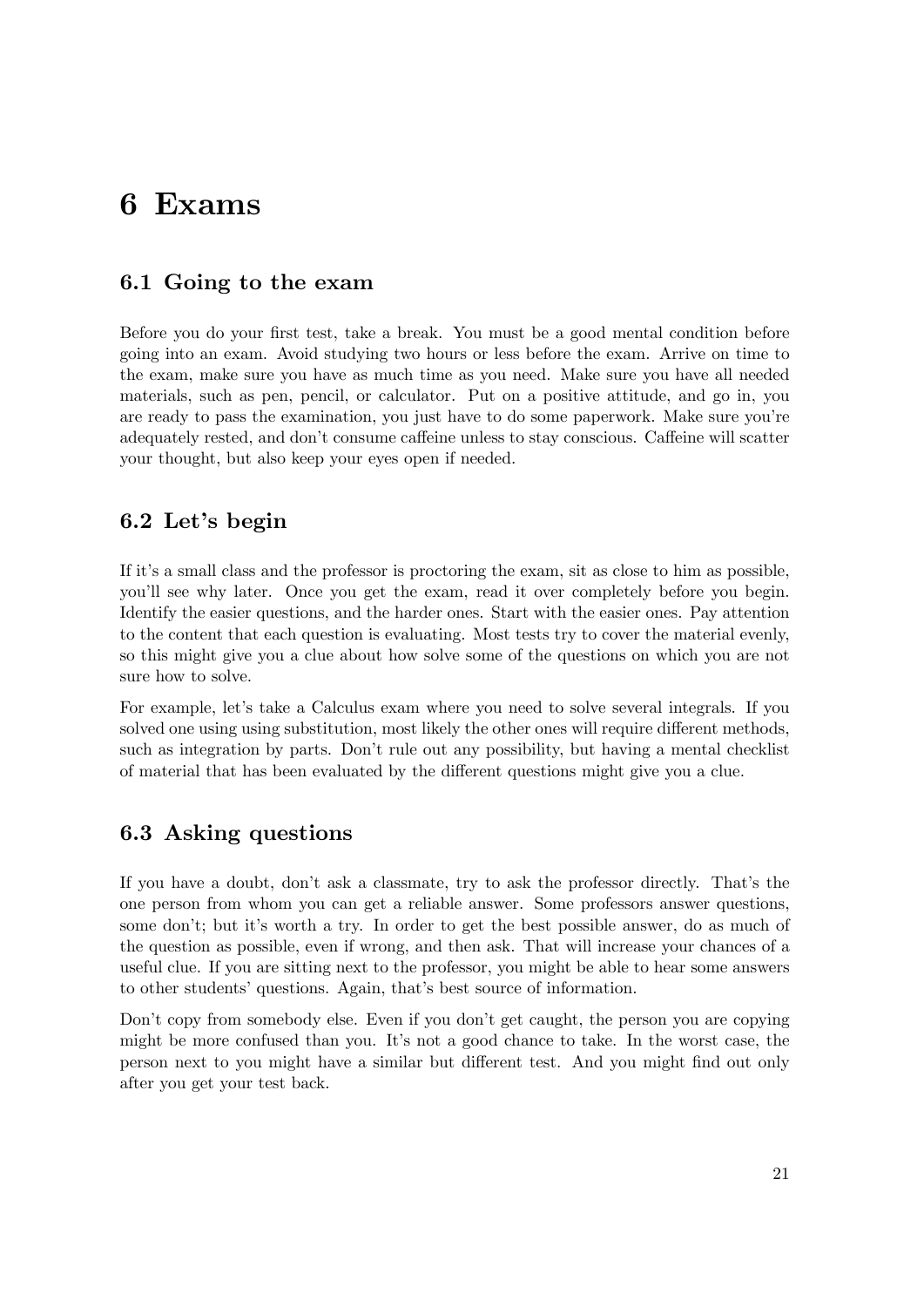# <span id="page-24-0"></span>**6.4 Scope out the location**

Always scope out the exam location. If it is the room that you take your class in, then this step is probably already done. However, if your college exam is in a different building, it's important to go there, find you seat and see if there's anything wrong with it. If you don't do this you could be taking a final in a broken seat or under a broken light, or simply on a wrong-handed desk. This will help you find your seat on exam day, and familiarizes you with challenges that you might panic about otherwise, like tiny desks or temperature issues.

# <span id="page-24-1"></span>**6.5 Practice on the Internet**

Depending on your course material, often online tests can be found if you search the web a little. Keywords are *U.S. history quizzes* or *U.S. History tests* or *Practice Calculus problems* . Finding these quizzes online take some time.

If you're interested in U.S. History quizzes: :[http://www.funtrivia.com/quizzes/](http://www.funtrivia.com/quizzes/history/us_history.html) [history/us\\_history.html](http://www.funtrivia.com/quizzes/history/us_history.html) Other quizzes in different subjects can be found online.

Many people create websites for AP student to practice his or her knowledge on a quiz. Many of these quizzes can be found online. The Internet is a goldmine.

# <span id="page-24-2"></span>**6.6 Specific tips and hints**

There are several tips that apply to specific types of exams:

- ../Number based tests/ $^1$  $^1$
- ../Essay based tests/<sup>[2](#page-24-4)</sup>

<span id="page-24-3"></span><sup>1</sup> <http://en.wikibooks.org/wiki/..%2FNumber%20based%20tests%2F>

<span id="page-24-4"></span><sup>2</sup> <http://en.wikibooks.org/wiki/..%2FEssay%20based%20tests%2F>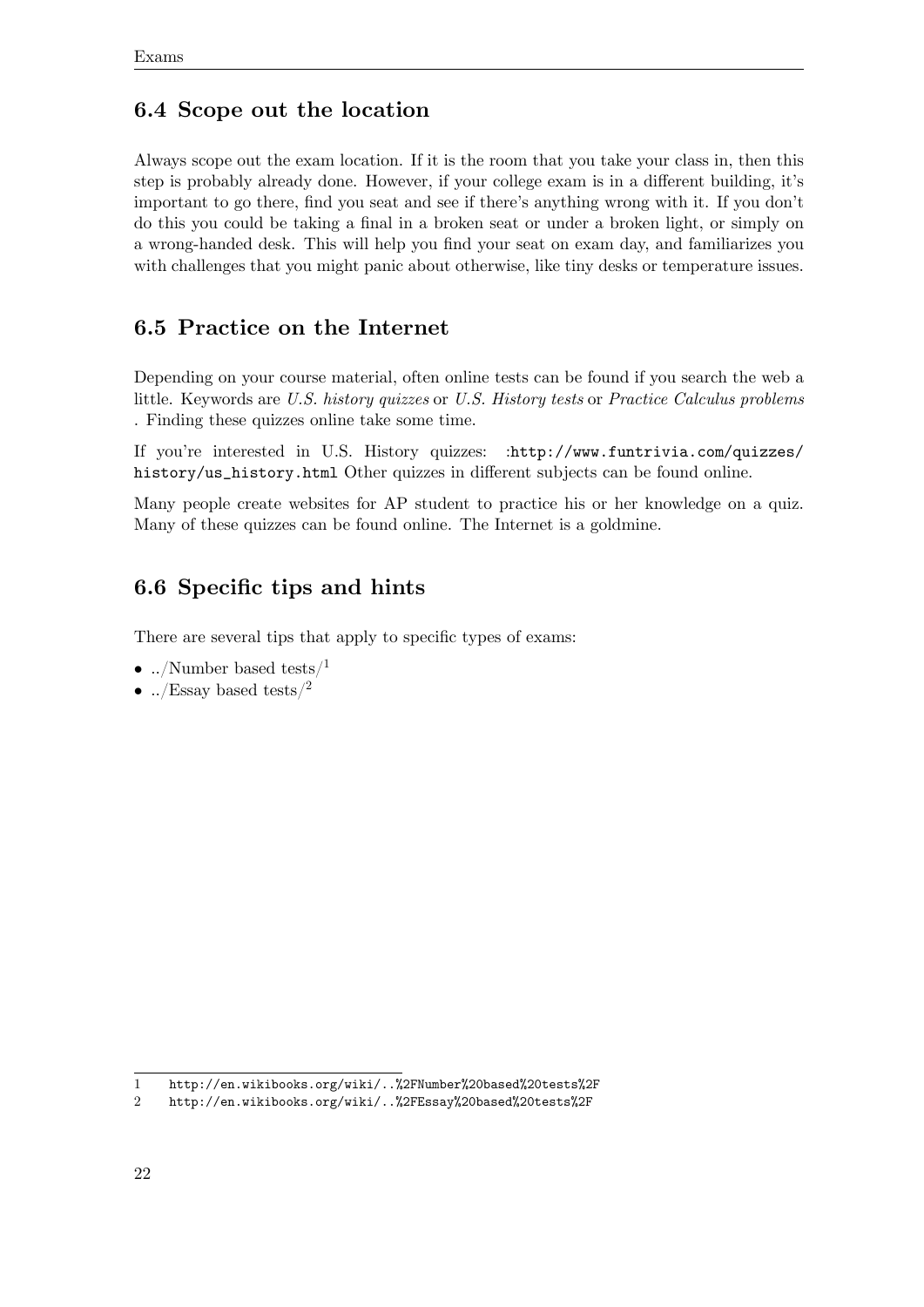# <span id="page-25-0"></span>**7 Practice**

The old adage says practice makes perfect. That´s true of everything in life, so too for a student. Too often it happens that we study hard for some time, attain a peak level of mastery and feel we have attained it once and for all. Then we stop practicing confident that we have it. Sadly that´s not true for anything. Things have a tendency of slipping away if you don't practice. So practice, revise in case of changes in theory. Keep solving repeatedly in case of problems.

Once we have practiced something a sufficient number of times, it seems that our bodies remember the correct responses much better than our minds do. This is what makes us able to, for example, drive a car and carry on a conversation at the same time.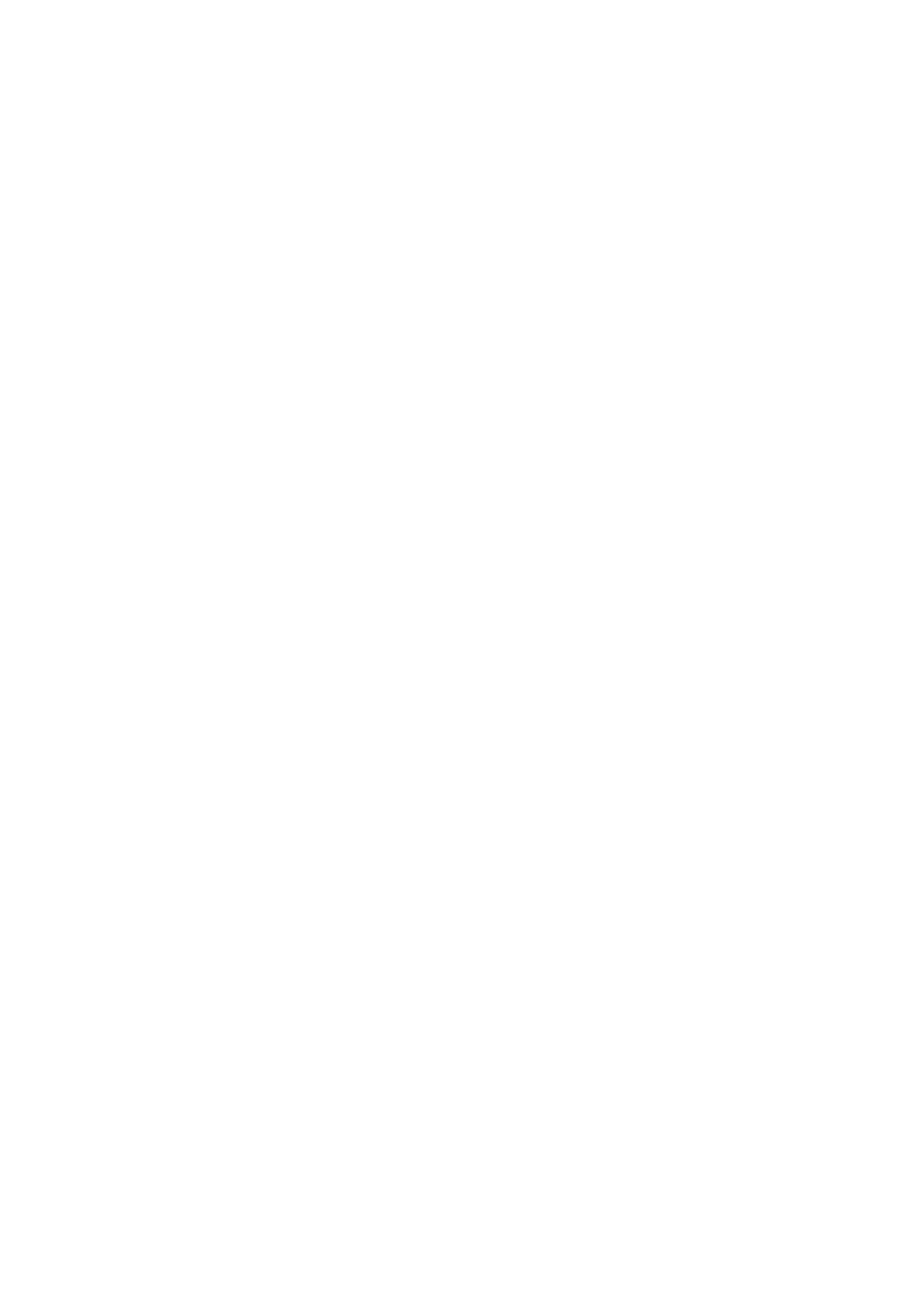# <span id="page-27-0"></span>**8 Contributors**

#### **Edits User**

- $16$  Adrignola<sup>1</sup>
- 2 Az15682
- 48 Cyberman~enwikibooks<sup>3</sup>
- 1 Dan Polansky4
- 1 Dirk Hünniger<sup>5</sup>
- $7 \text{ Jguk}^6$
- 2 Jomegat<sup>7</sup>
- 3 Klseifert $8$
- 3 Lotusduck~enwikibooks<sup>9</sup>
- 2 Mga~enwikibooks $^{10}$
- 1 Panic2k $4^{11}$
- 1  $QuiteUnusual<sup>12</sup>$
- 11 Whiteknight $13$

<sup>1</sup> <https://en.wikibooks.org/wiki/User:Adrignola>

<sup>2</sup> <https://en.wikibooks.org/wiki/User:Az1568>

<sup>3</sup> <https://en.wikibooks.org/wiki/User:Cyberman~enwikibooks>

<sup>4</sup> [https://en.wikibooks.org/wiki/User:Dan\\_Polansky](https://en.wikibooks.org/wiki/User:Dan_Polansky)

<sup>5</sup> [https://en.wikibooks.org/wiki/User:Dirk\\_H%25C3%25BCnniger](https://en.wikibooks.org/wiki/User:Dirk_H%25C3%25BCnniger)

<sup>6</sup> <https://en.wikibooks.org/wiki/User:Jguk>

<sup>7</sup> <https://en.wikibooks.org/wiki/User:Jomegat>

<sup>8</sup> <https://en.wikibooks.org/wiki/User:Klseifert>

<sup>9</sup> <https://en.wikibooks.org/wiki/User:Lotusduck~enwikibooks>

<sup>10</sup> <https://en.wikibooks.org/wiki/User:Mga~enwikibooks>

<sup>11</sup> <https://en.wikibooks.org/wiki/User:Panic2k4>

<sup>12</sup> <https://en.wikibooks.org/wiki/User:QuiteUnusual>

<sup>13</sup> <https://en.wikibooks.org/wiki/User:Whiteknight>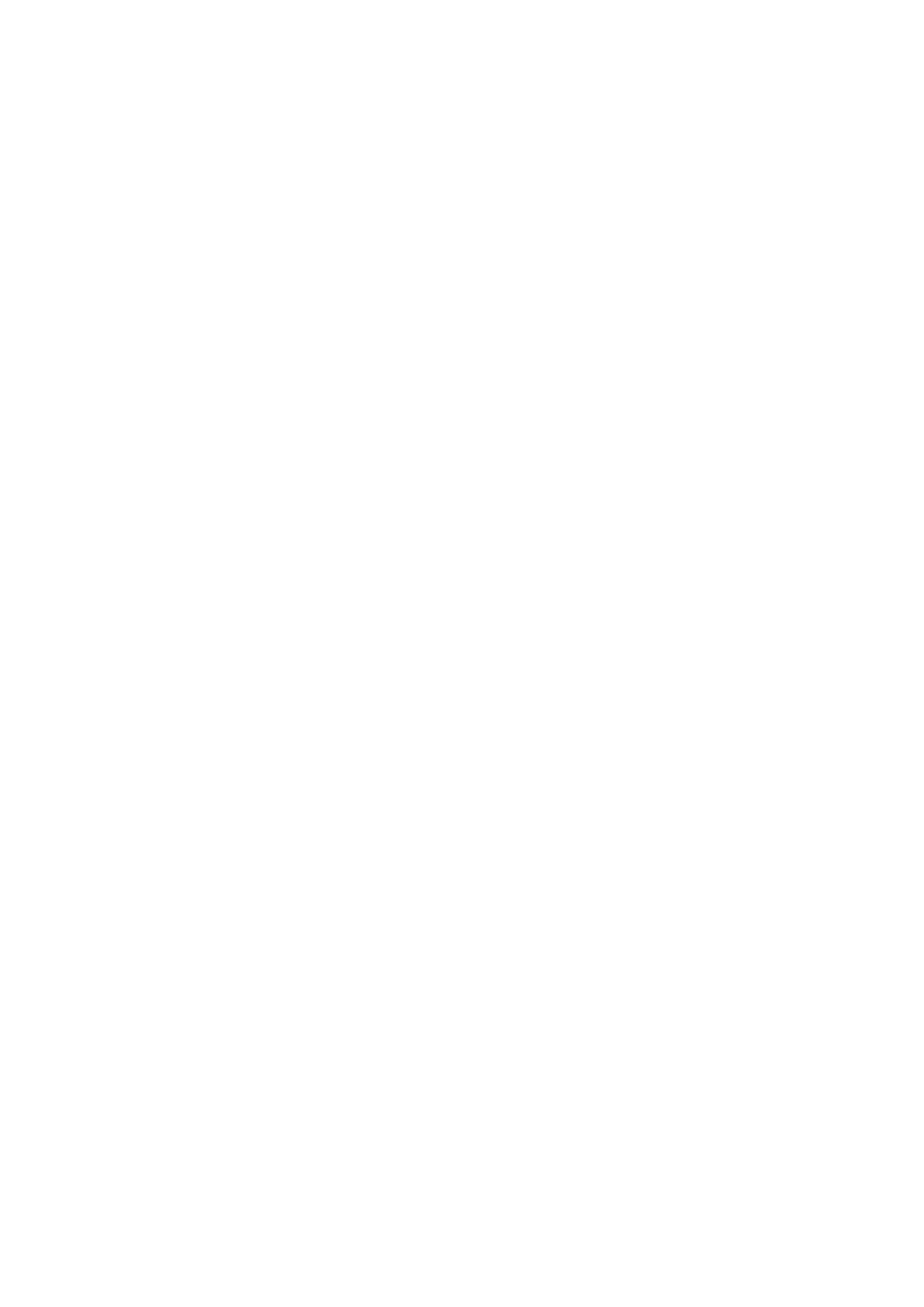# <span id="page-29-0"></span>**List of Figures**

- GFDL: Gnu Free Documentation License. [http://www.gnu.org/licenses/fdl.](http://www.gnu.org/licenses/fdl.html) [html](http://www.gnu.org/licenses/fdl.html)
- cc-by-sa-3.0: Creative Commons Attribution ShareAlike 3.0 License. [http://](http://creativecommons.org/licenses/by-sa/3.0/) [creativecommons.org/licenses/by-sa/3.0/](http://creativecommons.org/licenses/by-sa/3.0/)
- cc-by-sa-2.5: Creative Commons Attribution ShareAlike 2.5 License. [http://](http://creativecommons.org/licenses/by-sa/2.5/) [creativecommons.org/licenses/by-sa/2.5/](http://creativecommons.org/licenses/by-sa/2.5/)
- cc-by-sa-2.0: Creative Commons Attribution ShareAlike 2.0 License. [http://](http://creativecommons.org/licenses/by-sa/2.0/) [creativecommons.org/licenses/by-sa/2.0/](http://creativecommons.org/licenses/by-sa/2.0/)
- cc-by-sa-1.0: Creative Commons Attribution ShareAlike 1.0 License. [http://](http://creativecommons.org/licenses/by-sa/1.0/) [creativecommons.org/licenses/by-sa/1.0/](http://creativecommons.org/licenses/by-sa/1.0/)
- cc-by-2.0: Creative Commons Attribution 2.0 License. [http://creativecommons.](http://creativecommons.org/licenses/by/2.0/) [org/licenses/by/2.0/](http://creativecommons.org/licenses/by/2.0/)
- cc-by-2.0: Creative Commons Attribution 2.0 License. [http://creativecommons.](http://creativecommons.org/licenses/by/2.0/deed.en) [org/licenses/by/2.0/deed.en](http://creativecommons.org/licenses/by/2.0/deed.en)
- cc-by-2.5: Creative Commons Attribution 2.5 License. [http://creativecommons.](http://creativecommons.org/licenses/by/2.5/deed.en) [org/licenses/by/2.5/deed.en](http://creativecommons.org/licenses/by/2.5/deed.en)
- cc-by-3.0: Creative Commons Attribution 3.0 License. [http://creativecommons.](http://creativecommons.org/licenses/by/3.0/deed.en) [org/licenses/by/3.0/deed.en](http://creativecommons.org/licenses/by/3.0/deed.en)
- GPL: GNU General Public License. <http://www.gnu.org/licenses/gpl-2.0.txt>
- LGPL: GNU Lesser General Public License. [http://www.gnu.org/licenses/lgpl.](http://www.gnu.org/licenses/lgpl.html) [html](http://www.gnu.org/licenses/lgpl.html)
- PD: This image is in the public domain.
- ATTR: The copyright holder of this file allows anyone to use it for any purpose, provided that the copyright holder is properly attributed. Redistribution, derivative work, commercial use, and all other use is permitted.
- EURO: This is the common (reverse) face of a euro coin. The copyright on the design of the common face of the euro coins belongs to the European Commission. Authorised is reproduction in a format without relief (drawings, paintings, films) provided they are not detrimental to the image of the euro.
- LFK: Lizenz Freie Kunst. <http://artlibre.org/licence/lal/de>
- CFR: Copyright free use.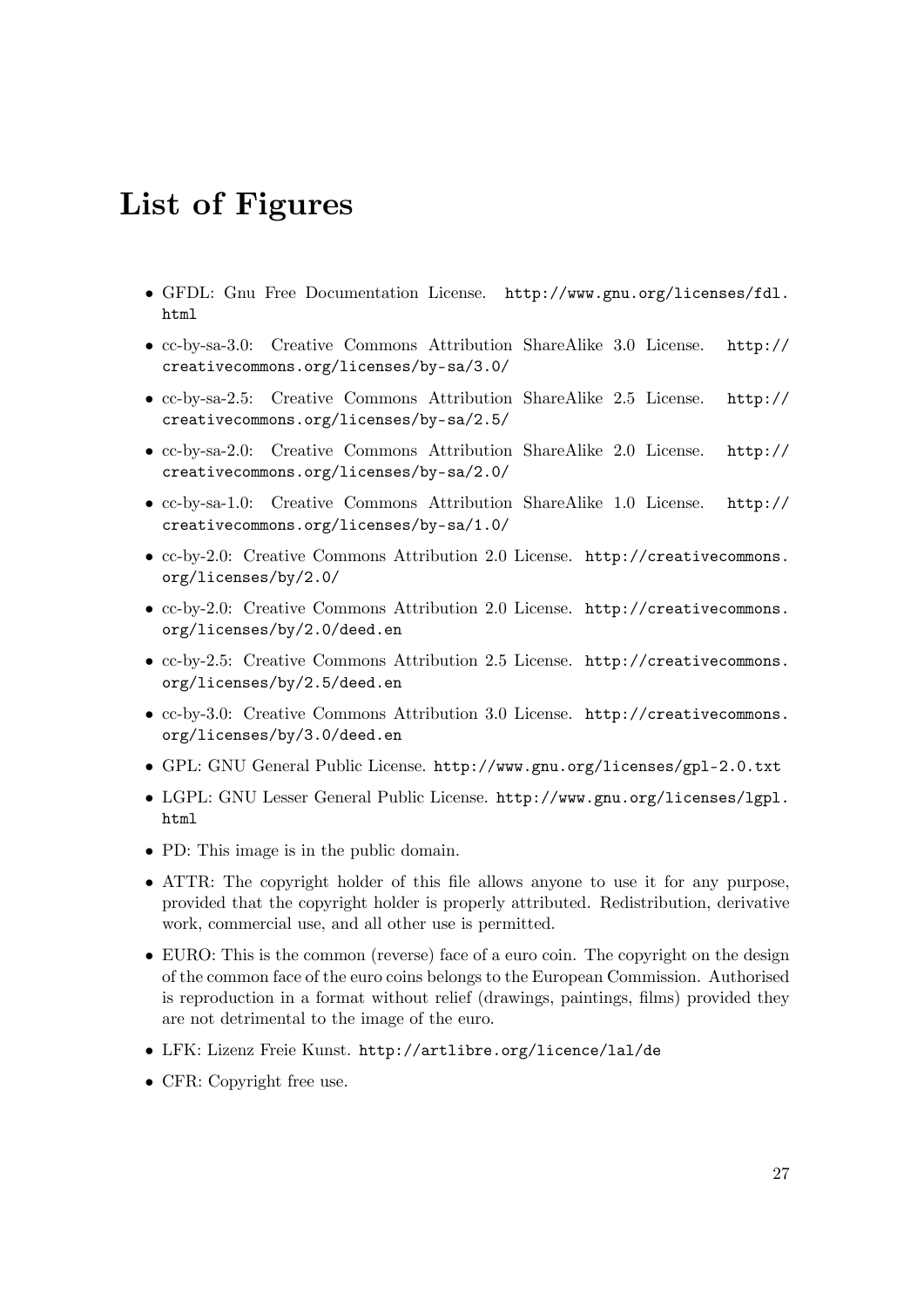• EPL: Eclipse Public License. [http://www.eclipse.org/org/documents/epl-v10.](http://www.eclipse.org/org/documents/epl-v10.php) [php](http://www.eclipse.org/org/documents/epl-v10.php)

Copies of the GPL, the LGPL as well as a GFDL are included in chapter Licenses<sup>[14](#page-30-0)</sup>. Please note that images in the public domain do not require attribution. You may click on the image numbers in the following table to open the webpage of the images in your webbrower.

<span id="page-30-0"></span><sup>14</sup> Chapter [9](#page-33-0) on page [31](#page-33-0)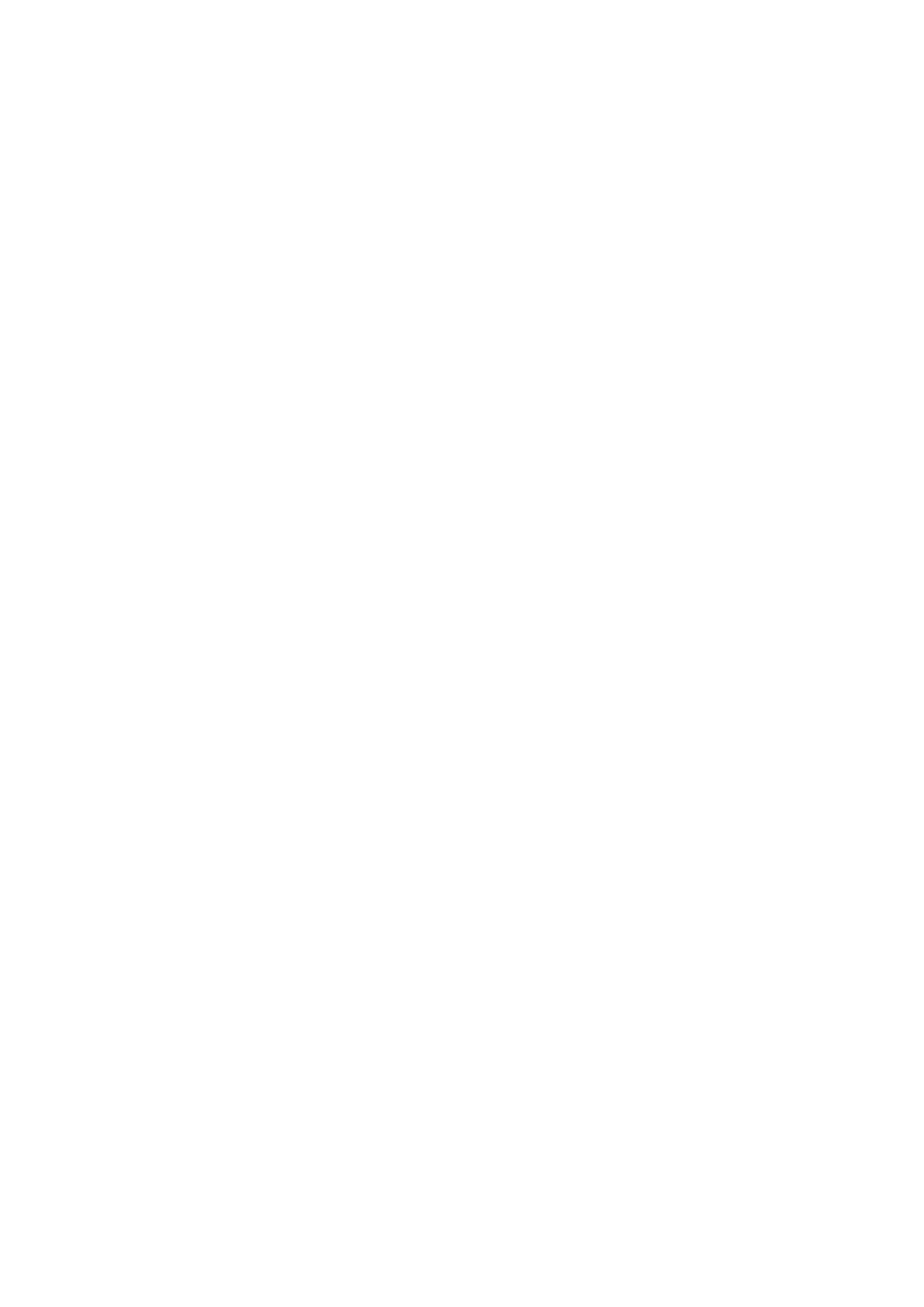# <span id="page-33-0"></span>**9 Licenses**

### <span id="page-33-1"></span>**9.1 GNU GENERAL PUBLIC LICENSE**

Version 3, 29 June 2007

Copyright  $\odot$  2007 Free Software Foundation, Inc. <http://fsf.org/>

Everyone is permitted to copy and distribute verbatim copies of this license document, but changing it is not allowed. Preamble

The GNU General Public License is a free, copyleft license for software and other kinds of works.

The licenses for most software and other practical works are designed<br>to take away your freedom to share and change the works. By contrast, the GNU General Public License is intended to guarantee your<br>freedom to share and can apply it to your programs, too.

When we speak of free software, we are referring to freedom, not price.<br>Our General Public Licenses are designed to make sure that you have<br>the freedom to distribute copies of free software (and charge for them<br>if you wis

To protect your rights, we need to prevent others from denying you<br>these rights or asking you to surrender the rights. Therefore, you have<br>certain responsibilities if you distribute copies of the software, or if you<br>modif

For example, if you distribute copies of such a program, whether gratistic or for a fee, you must pass on to the recipients the same freedoms that you received. You must make sure that they, too, receive or can get the so their rights.

Developers that use the GNU GPL protect your rights with two steps: (1) assert copyright on the software, and (2) offer you this License giving you legal permission to copy, distribute and/or modify it.

For the developers' and authors' protection, the GPL clearly explains<br>that there is no warranty for this free software. For both users' and<br>authors' sake, the GPL requires that modified versions be marked as<br>authors' sake

Some devies are designed to deny users access to install or run modeling defined to effore devies and oso. This is fundamentally incompatible with the aim of protect-<br>can do so. This is fundamentally incompatible with the

Finally, every program is threatened constantly by software patents.<br>States should not allow patents to restrict development and use of soft-<br>avave on general-purpose computers, but in those that do, we wish to<br>avoid the

The precise terms and conditions for copying, distribution and modi-fication follow. TERMS AND CONDITIONS 0. Definitions.

"This License" refers to version 3 of the GNU General Public License.

"Copyright" also means copyright-like laws that apply to other kinds of works, such as semiconductor masks.

"The Program" refers to any copyrightable work licensed under this Li-cense. Each licensee is addressed as "you". "Licensees" and "recipients" may be individuals or organizations.

.<br>To "modify" a work means to copy from or adapt all or part of the work<br>ashion requiring convright permission, other than the making of in a fashion requiring copyright permission, or an exact copy. The resulting work is called a "modified version" of the earlier work or a work "based on" the earlier work.

A "covered work" means either the unmodified Program or a work based on the Program.

To "propagate" a work means to do anything with it that, without performing<br>imission, would make you directly or secondarily liable for infringement<br>under applicable copyright law, except executing it on a computer or<br>mod

To "convey" a work means any kind of propagation that enables other parties to make or receive copies. Mere interaction with a user through a computer network, with no transfer of a copy, is not conveying.

An interactive user interface displays "Appropriate Legal Noticss" to<br>the extent that it includes a convenient and prominently visible feature<br>that (1) displays an appropriate copyright notice, and (2) tells the<br>user that

The "source code" for a work means the preferred form of the work for making modifications to it. "Object code" means any non-source form of a work.

rd Interface" means an interface that either is an official standard defined by a recognized standards body, or, in the case of interfaces specified for a particular programming language, one that is widely used among developers working in that language.

The "System Libraries" of an executable work include anything, other than the work as a whole, that (a) is included in the normal form of packaging a Major Component, but which is not part of that Major Component, and (b)

The "Corresponding Source" for a work in object code form means all<br>the source code needed to generate, install, and (for an executable<br>work) run the object code and to modify the work, including scripts<br>to control those System Libraries, or general-purpose tools or generally available free programs which are used unmodified in performing those activities but which are not part of the work. For example, Corresponding Source includes interface definition files associated with source files for the<br>work, and the source code for shared libraries and dynamically linked<br>subprograms that the work is specifically designed to require, such as<br>by inti

The Corresponding Source need not include anything that users can re-generate automatically from other parts of the Corresponding Source.

The Corresponding Source for a work in source code form is that same work. 2. Basic Permissions.

All rights granted under this License are granted for the term of copy<br>right on the Program, and are irrevocable provided the stated conductions are met. This License explicitly affirms your unimited persion<br>insison to ru rights of fair use or other equivalent, as provided by copyright law.

You may make, run and propagate covered works that you can one con-<br>vey, without conditions so long as your license otherwise remains in<br>force. You may convey covered works to others for the sole purpose<br>force. You may co

Conveying under any other circumstances is permitted solely under the conditions stated below. Sublicensing is not allowed; section 10 makes it unnecessary. 3. Protecting Users' Legal Rights From Anti-Circumvention Law.

No covered work shall be deemed part of an effective technological<br>measure under any applicable law fulfilling obligations under article<br>11 of the WIPO copyright treaty alopted on 20 December 1996, or<br>31 infar laws prohibi

When you convey a covered work, you waive any legal power to forbid<br>circumvention of technological measures to the extent such circumcircumvention of technological measures to the extent such circum-<br>vention is effected by exercising rights under this License with respect<br>to the covered work, and you disclaim any intention to limit to<br>persion or modifi

You may convey verbatim copies of the Program's source code as receive it, in any medium, provided that you conspicuously and appro-priately publish on each copy an appropriate copyright notice; keep in-tact all notices stating that this License and any non-permissive terms added in accord with section 7 apply to the code; keep intact all no-tices of the absence of any warranty; and give all recipients a copy of this License along with the Program.

You may charge any price or no price for each copy that you of warranty protection for a fee. 5. and you may offer support or veying Modified Source Version.

You may convey a work based on the Program, or the modifications to produce it from the Program, in the form of source code under the terms of section 4, provided that you also meet all of these conditions:

\* a) The work must carry prominent notices stating that you modified<br>it, and giving a relevant atac. \* b) The work must carry prominent<br>notices stating that it is released under this License and any conditions<br>added under all its parts, regardless of how they are packaged. This license gives<br>no permission to license the work in any other way, but it does not<br>invalidate such permission if you have separately received it.  $*$  d) I<br>the work h

A compilation of a covered work with other separate and independent works, which are not by their nature extensions of the covered work, and which are not combined with it such as to form a larger program, in or on a volume of a storage or distribution medium, is called an<br>"aggregate" if the compilation and its resulting copyright are not used<br>what the intectess or legal rights of the compilation's users beyond<br>what the ind

You may convey a covered work in object code form under the terms of sections 4 and 5, provided that you also convey the machine-readable Corresponding Source under the terms of this License, in one of these ways:

 $^*$ a) Convey the object code in, or embodiel in, a physical product (in a physical production medium), accompanied by the Corre-for-sponding Source fixed on a durable physical medium customarily used<br>for software interch reasonable cost of physically performing this conveying of source, or<br>
(2) access to copy the Corresponding Source from a network server at<br>
no charge. \* c) Convey individual copies of the object code with a copy of the written offer to provide the Corresponding Source. This<br>daternative is allowed only occasionally and noncommercially, and only<br>if you received the object code with such an offer, in accord with sub-<br>estima 6b. different server (operated by you or a third party) that supports equivalent copying facilities, provided you maintain clear directions next to the object code saying where to find the Corresponding Source. Regardless of w obligated to ensure that it is available for as long as needed to satisfy<br>chosen reduces requirements. \* e) Convey the object code using peer-to-peer<br>transmission, provided you inform other peers where the object code<br>and

A separable portion of the object code, whose source code is excluded from the Corresponding Source as a System Library, need not be in-cluded in conveying the object code work.

A "User Product" is either (1) a "consumer product", which means any<br>a transpile personal property which is normally used for personal, family<br>or household purposes, or (2) anything designed or sold for incorporation<br>into

"Installation Information" for a User Product means any methods cedures, authorization keys, or other information required to instal<br>and execute modified versions of a covered work in that User Product<br>from a modified version of its Corresponding Source. The information<br>must suffice to modification has been made.

If you convey an object code work under this section in, or with, or<br>specifically for use in, a User Product, and the conveying occurs as<br>part of a transaction in which the right of possession and use of the<br>User Product installed in ROM).

The requirement to convide Installation Information does not include<br>a requirement to continue to provide support service, warranty, or up<br>dates for a work that has been modified or installed by the recipient<br>or for the U terially and adversely affects the operation of the network or violates the rules and protocols for communication across the network.

Corresponding Source conveyed, and Installation Information pro-<br>vided, in accord with this section must be in a format that is publicly<br>documented (and with an implementation available to the public is<br>ource code form), a

"Additional permissions" are terms that supplement the terms of this License by making exceptions from one or more of its conditions. Ad-ditional permissions that are applicable to the entire Program shall be treated as though they were included in this License, to the extent that they are valid under applicable law. If additional permissions apply to part of the Program, that part may be used separately under those permission

When you convey a copy of a covered work, you may at your option<br>remove any additional permissions from that copy, or from any part<br>remove any additional permissions may be written to require their own<br>removal in certain

Notwithstanding any other provision of this License, for material you add to a covered work, you may (if authorized by the copyright holders of that material) supplement the terms of this License with terms:

 $^*$ a) Dischaimig warrany or limiting liability differently from the terms of sections 15 and 16 of this License; or \*b) Requiring preservation of specified reasonable legal notices or author at<br>the most parameter than ma

All other non-permissive additional terms are considered "further re-strictions" within the meaning of section 10. If the Program as you received it, or any part of it, contains a notice stating that it is governed by this License along with a term that is a further restriction you may remove that term. If a license document contains a further restriction b

If you add terms to a covered work in accord with this section, you must place, in the relevant source files, a statement of the additional terms that apply to those files, or a notice indicating where to find the applicable terms

Additional terms, permissive or non-permissive, may be stated in the form of a separately written license, or stated as exceptions; the above requirements apply either way. 8. Termination.

You may not propagate or modify a covered work except as expre provided under this License. Any attempt otherwise to propagate or modify it is void, and will automatically terminate your rights under this License (including any patent licenses granted under the third paragraph of sec

However, if you cease all violation of this License, then your license from a particular convright holder is reinstated (a) provisionally  $\bar{v}$ from a particular copyright holder is reinstated (a) provisionally, un-less and until the copyright holder explicitly and finally terminates your license, and (b) permanently, if the copyright holder fails to no-tify you of the violation by some reasonable means prior to 60 days after the cessation.

Moreover, your license from a particular copyright holder is reinstated<br>permanently if the copyright holder notifies you of the violation by<br>ormer reasonable means, this is the first time you have received notice<br>of viola

Termination of your rights under this section does not terminate the<br>licenses of parties who have received copies or rights from you under<br>this License. If your rights have been terminated and not permanently<br>teinstated, **Copies** 

You are not required to accept this License in order to receive or run<br>a copy of the Program. Ancillary propagation of a covered work occurring solely as a consequence of using peer-to-peer transmission to<br>receive a copy

Each time you convey a covered work, the recipient automatically recives a license from the original licensors, to run, modify and prop ceives a license from the original licensors, to run, modify and prop-agate that work, subject to this License. You are not responsible for enforcing compliance by third parties with this License.

ntity transaction" is a transaction transferring ganization, or substantially all assets of one, or subdividing an organization, or merging organizations. If propagation of a covered work results from an entity transaction, each party to that transaction where recults f the party's predecessor in interest had or could give under the previous paragraph, plus a right to possession of the Corresponding Source of the work from the predecessor in interest, if the predecessor is it of can get

You may not impose any further restrictions on the exercise of the rights granted or affirmed under this License. For example, you may<br>not impose a license fee, royalty, or other charge for exercise of right<br>granted under this License, and you may not initiate litigation (in<br>cluding a cr

A "contributor" is a copyright holder who authorizes use under this License of the Program or a work on which the Program is based. The work thus licensed is called the contributor's "contributor version".

A contributor's "essential patent claims" are all patent claims owned<br>corortorieled by the contributor, whether already acquired or hereafter<br>acquired, that would be infringed by some manner, permitted by this<br>License, of

Each contributor grants you a non-exclusive, worldwide, royalty-free<br>patent license under the contributor's essential patent claims, to make<br>use, sell, offer for sale, import and otherwise run, modify and propagate the co

In the following three paragraphs, a "patent license" is any express agreement or commitment, however denominated, not to enforce a patent (such as an express permission to practice a patent or cover not to sue for patent infringement). To "grant" such a patent license to a party means to make such an agreement or commitment not to enforce a patent against the party.

If you convey a covered work, knowingly relying on a patent license and the Corresponding Source of the work is not available for anyone to copy, free of charge and under the terms of this License, through a publicly available network server or other readily accessible means<br>publicly available network server or other readily access of the benefit of the patent<br>available, or (2) arrange to deprive yourself of the benefit of

If, pursuant to or in connection with a single transaction or ment, you convey, or propagate by procuring conveyance of, a covered<br>work, and grant a patent license to some of the parties receiving the<br>overed work authorizing them to use, propagate, modify or convey<br>specific copy of t automatically extended to all recipients of the covered work and works based on it.

A patent license is "discriminatory" if it does not include within the scope of its coverage, prohibits the exercise of, or is conditioned on the<br>non-exercise of one or more of the rights that are specifically granted non-exercise of one or more of the rights that are specifically granted<br>more under this License. You may not convey a covered work if you are<br>a party to an arrangement with a third party that is in the business<br>portstroki

Nothing in this License shall be construed as excluding or limiting any implied license or other defenses to infringement that may otherwise be available to you under applicable patent law. 12. No Surrender of Others' Fre

If conditions are imposed on you (whether by court order, agreement<br>or otherwise) that contariote the conditions of this License, they do<br>not excuse you from the conditions of this License. If you cannot con-<br>not excuse w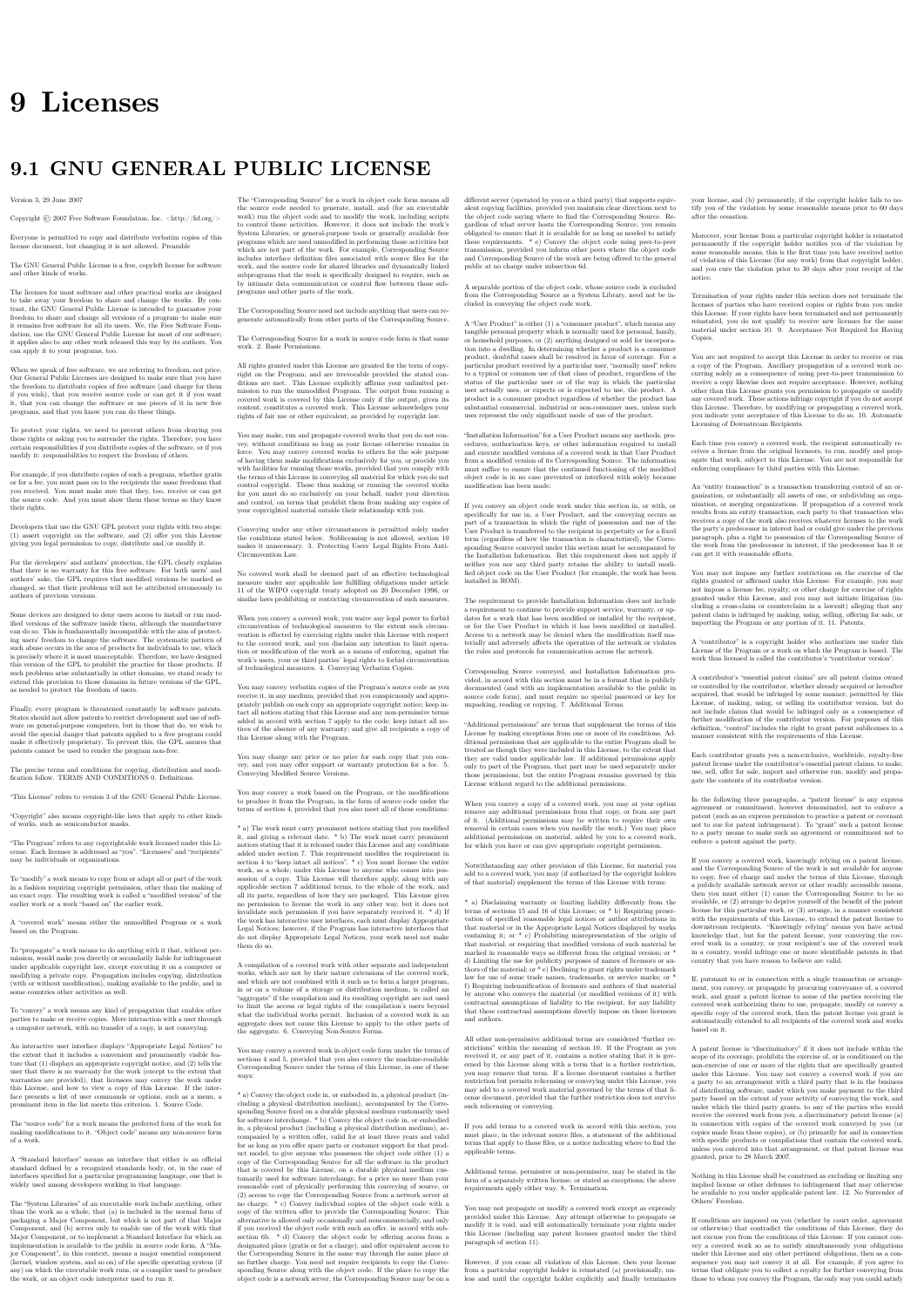both those terms and this License would be to refrain entirely from conveying the Program. 13. Use with the GNU Affero General Public License.

Notwithstanding any other provision of this License, you have permission to link or combine any covered work with a work licensed under version 3 of the GNU Affero General Public License into a single combined work, and t

The Free Software Foundation may publish revised and/or new versions of the GNU General Public License from time to time. Such new versions will be similar in spirit to the present version, but may differ in detail to address new problems or concerns.

Each version is given a distinguishing version number. If the Program<br>Each version is given a distinguishing version of the GNU General Pub-<br>[ic License "or any latter version" applies to it, you have the option of<br>follow

If the Program specifies that a proxy can decide which future versions<br>of the GNU General Public License can be used, that proxy's public<br>statement of acceptance of a version permanently authorizes you to<br>choose that vers

Later license versions may give you additional or different permissions.<br>However, no additional obligations are imposed on any author or copy-right holder as a result of your choosing to follow a later version. 15. Discla

THERE IS NO WARRANTY FOR THE PROGRAM, TO THE EX-<br>TENT PERMITTED BY APPLICABLE LAW. EXCEPT WHEN<br>OTHERWISE STATED IN WRITING THE COPYRIGHT HOLD-<br>ERS AND/OR OTHER PARTIES PROVIDE THE PROGRAM<br>PRESSED OR IMPLIED, INCLUDING, BUT FITNESS FOR A PARTICULAR PURPOSE. THE ENTIRE RISK AS TO THE QUALITY AND PERFORMANCE OF THE PRO-GRAM IS WITH YOU. SHOULD THE PROGRAM PROVE DE-FECTIVE, YOU ASSUME THE COST OF ALL NECESSARY SER-VICING, REPAIR OR CORRECTION. 16. Limitation of Liability.

IN NO EVENT UNLESS REQUIRED BY APPLICABLE LAW OR AGREED TO IN WRITING WILL ANY COPYRIGHT HOLDER, OR ANY OTHER PARTY WHO MODIFIES AND/OR CONVEYS THE PROGRAM AS PERMITTED ABOVE, BE LIABLE TO YOU FOR DAMAGES, INCLUDING ANY GENERAL, SPECIAL, INCL FOR DAMAGES, INCLUDING ANY GENERAL, INCELAL, INC.<br>DENTAL OR CONSEQUENTIAL DAMAGES ARISING OUT OF THE USE OR INABILITY TO USE THE PROGRAM (INCLUDING<br>BUT NOT LIMITED TO LOSS OF DATA OR DATA BEING RENGEL<br>DERED INACCURATE OR L

If the dischainer of warranty and limitation of liability provided above<br>cannot be given local legal effect according to their terms, reviewing<br>counts shall apply local law that most closely approximates an above<br>lute wai

END OF TERMS AND CONDITIONS How to Apply These Terms to Your New Programs

If you develop a new program, and you want it to be of the greatest possible use to the public, the best way to achieve this is to make it free software which everyone can redistribute and change under these terms.

To do so, attach the following notices to the program. It is safest to<br>tatach them to the start of each source file to most effectively state the<br>exclusion of warranty; and each file should have at least the "copyright"<br>l

one line to give the program's name and a brief idea of what it does.  $>$  $Conv = 100$   $C = 100$   $C = 100$   $C = 100$   $C = 100$   $C = 100$   $C = 100$   $C = 100$   $C = 100$   $C = 100$   $C = 100$   $C = 100$ 

This program is free software: you can redistribute it and/or modify<br>it under the terms of the GNU General Public License as published by<br>the Free Software Foundation, either version 3 of the License, or (at<br>your option)

This program is distributed in the hope that it will be useful, but<br>WITHOUT ANY WARRANTY; without even the implied warranty<br>of MERCHANTABILITY or FITNESS FOR A PARTICULAR PUR-<br>POSE. See the GNU General Public License for m

You should have received a copy of the GNU General Public License<br>along with this program. If not, see <http://www.gnu.org/licenses/>

Also add information on how to contact you by electronic and paper mail.

If the program does terminal interaction, make it output a short notice like this when it starts in an interactive mode:

<program> Copyright (C) <year> <name of author> This program comes with ABSOLUTELY NO WARRANTY; for details type 'show w'. This is free software, and you are welcome to redistribute it under certain conditions; type 'show c' for details.

The hypothetical commands 'show w' and 'show c' should show the appropriate parts of the General Public License. Of course, your pro-<br>gram's commands might be different; for a GUI interface, you would use an "about box".

You should also get your employer (if you work as a programmer) or<br>school, if any, to sign a "copyright disclaimer" for the program, if necessary. For more information on this, and how to apply and follow the<br>GNU GPL, see

The GNU General Public License does not permit incorporating you<br>program into proprietary programs. If your program is a subroutine<br>library, you may consider it more useful to permit linking proprietary<br>applications with

### <span id="page-34-0"></span>**9.2 GNU Free Documentation License**

#### Version 1.3, 3 November 2008

Copyright © 2000, 2001, 2002, 2007, 2008 Free Software Foundation, Inc. <http://fsf.org/>

Everyone is permitted to copy and distribute verbatim copies of this license document, but changing it is not allowed. 0. PREAMBLE

The purpose of this License is to make a manual, textbook, or other<br>functional and useful document "free" in the sense of freedom: to as<br>sure everyone the effective freedom to copy and redsitribute it, with or<br>without mod modifications made by others.<br>eations made by others.

This License is a kind of "copyleft", which means that derivative works<br>of the document must themselves be free in the same sense. It com-<br>plements the GNU General Public License, which is a copyleft license<br>designed for f

We have designed this License in order to use it for manuals for free<br>positive descriptions of the software needs free documentation: a free program should come with manuals providing the same free<br>domstrance does. But th

This License applies to any manual or other work, in any medium,<br>that contains a notice placed by the copyright holder saying it can<br>be distributed under the terms of this License. Such a notice grants<br>world-wide, royaltyunder the conditions stated herein. The "Document", below, refers to any such manual or work. Any member of the public is a licensee, and is addressed as "you". You accept the license if you copy, modify or distribute the work in a way requiring permission under copyright law.

A "Modified Version" of the Document means any work containing the Document or a portion of it, either copied verbatim, or with modifica-tions and/or translated into another language.

A "Secondary Section" is a named appendix or a front-matter tion of the Document that deals exclusively with the relationship of<br>the publishers or authors of the Document to the Document's overall<br>subject (or to related matters) and contains nothing that could fall<br>directly within mathematics.) The relationship could be a matter of historical connec-tion with the subject or with related matters, or of legal, commercial, philosophical, ethical or political position regarding them.

The "Invariant Sections" are certain Secondary Sections whose titles<br>are desigrated, as being those of Invariant Sections, in the notice that<br>says that the Document is released under this License. If a section does<br>not fi

The "Cover Texts" are certain short passages of text that are listed, as<br>Front-Cover Texts or Back-Cover Texts, in the notice that says that<br>the Document is released under this License. A Front-Cover Text may<br>be at most 5

A "Transparent" copy of the Document means a machine-readable<br>copy, represented in a format whose specification is available to the<br>general public, that is suitable for revising the document straightfor-<br>wardly with generi generic paint programs or (for drawings) some widely available drawing editor, and that is suitable for input to text formatters or for automatic translation to a variety of formats suitable for input to text formatters, and  $\Delta$  copy made in an otherwise Transpacent file format whose markup, as been compared to the<br>variety of signal constrained in the sequent modi

Examples of suitable formats for Transparent copies include plain<br>ASCII without markup, Texinfo input format, LaTeX input format, SGML or XML using a publicly available DTD, and standard<br>conforming simple HTML, PostScript available, and the machine-generated HTML, Post<br>duced by some word processors for output purpo

The Title Page" means, for a printed book, the title page itself, plus<br>tuch following pages as are needed to hold, legibly, the material this<br>license requires to appear in the title page. For works in formats<br>which do not

The "publisher" means any person or entity that distributes copies of the Document to the public.

A section "Entitled XYZ" means a named subunit of the Doc whose title either is precisely XYZ or contains XYZ in parenthese following text that translates XYZ in another language. (Here XYZ stands for a specific section name mentioned below, such as "Acknowledgements", "Dedications", "Endors<br>emergements", or emergements", or "History".) To "Pr If the section when you moving the *accumum* section "Entitled XYZ" according to this definition.

The Document may include Warranty Disclaimers next to the notice<br>winds states that this License applies to the Document. These Warranty Disclaimers are considered to be included by reference in this<br>License, but only as r

You may copy and distribute the Document in any medium, either commercially or noncommercially, provided that his License, the<br>copyright notices, and the license notice saying this License applies<br>to the Document are repr

You may also lend copies, under the same conditions stated above, and you may publicly display copies. 3. COPYING IN QUANTITY

If you publish printed copies (or copies in media that commonly have<br>printed covers) of the Document, numbering more than 100, and the<br>Document's license notice requires Cover Texts, you must enclose the<br>opies in covers t with all words of the title equally prominent and visible. You may add<br>then material on the covers in addition. Copying with changes limited<br>to the covers, as long as they preserve the title of the Document and<br>satisfy th

If the required texts for either cover are too voluminous to fit legibly, you should put the first ones listed (as many as fit reasonably) on the actual cover, and continue the rest onto adjacent pages.

If you publish or distribute Opaque copies of the Document numbering more than 100, you must either include a machine-readable Transparent entopy along with each Opaque copy, or state in or with each Opaque serge, a computer-network location from which the general networks using public-bas

It is requested, but not required, that you contact the authors of the Document well before redistributing any large number of copies, to give them a chance to provide you with an updated version of the Document. 4. MODIF

You may copy and distribute a Modified Version of the Document unre<br>der the conditions of sections 2 and 3 above, provided that you release<br>the Modified Version under precisely this License, with the Modified<br>Version fill

\* A. Use in the Title Page (and on the covers, if any) a title distinct from that of the Document, and from those of previous versions<br>(which should, if there were any, be listed in the History section of<br>the Document). You may use the same title as a previous version it<br>be the original with at least five of the principal authors of the Document (all of its<br>principal authors, if it has fewer than five), unless they release you<br>from this requirement. \* C. State on the Title page the name of the<br>publisher copyright notice for your modifications adjacent to the other copyright noises,  $*$  F. Include, immediately after the copyright notices, a license ordice giving the public permsision to use the Modific Version under the t in their titles. Section numbers or the equivalent are not considered<br>part of the section titles. \* M. Delete any section Entitled "Endorsements". Such a section may not be included in the Modifed Version.<br>\* N. Do not ret

If the Modified Version includes new front-matter sections or appendice<br>dices that qualify as Secondary Sections and contain no material copied<br>from the Document, you may at your option designate some or all of<br>these sect

You may add a section Entitled "Endorsements", provided it con-<br>tains nothing but endorsements of your Modified Version by various<br>parties—for example, statements of peer review or that the text has<br>been approved by an or

You may add a passage of up to five words as a Form-Cover Text, to the end and a passage of up to 25 words as a Back-Cover Text, to the end of the list of Cover Texts in the Modified Version. Only one passage of the list

this License, under the terms defined in section 4 above for modified<br>versions, provided that you include in the combination all of the In-<br>variant Sections of all of the original documents, unmodified, and list<br>wariant Se

multiple identical Invariant Sections may be replaced with a single<br>propy. If there are multiple Invariant Sections with the same name<br>but different contents, make the title of each such section unique by<br>dading at the en

In the combination, you must combine any sections Entitled "History"<br>in the various original documents, forming one section Entitled "History"; likewise combine any sections Entitled "A<br>chowledgements", and now sections E

You may make a collection consisting of the Document and other does<br>unemts released under this License, and replace the individual copies<br>included in the various documents with a single copy that is checked in<br>checked in

You may extract a single document from such a collection, and distribute it individually under this License, provided you insert a copy of this License into the extracted document, and follow this License in all other respects regarding verbatim copying of that document. 7. AGGREGATION WITH INDEPENDENT WORKS

.<br>A compilation of the Document or its derivatives with other separate at or its derivatives with other s<br>works, in or on a volume of a sto distribution medium, is called an "aggregate" if the copyright resulting from the compilation is not used to limit the legal rights of the compilation's users beyond what the individual works permit. When the<br>Document is included in an aggregate, this License does not apply to<br>the other works in the aggregate which are not themselves derivative<br>works of the Docu

If the Cover Text requirement of section 3 is applicable to these copies<br>of of the Document, then if the Document is less than one half of the<br>entire aggregate, the Document's Cover Texts may be placed on cover<br>sers hat b

Translation is considered a kind of modification, so you may distribute<br>translations of the Document under the terms of section 4. Replacing<br>Invariant Sections with translations requires special permission from<br>their copyr Invariant Sections in addition to the original versions of these Invariant Sections. Vou may include a translation of this License, and all the<br>license notices in the Document, and any Warranty Disclaimers, provided that you also include the original English version of this License<br>and the o

If a section in the Document is Entitled "Acknowledgement",  $\frac{d}{dt}$ cations", or "History", the requirement (section 4) to Preserve its Title (section 1) will typically require changing the actual title. 9. TERMI-NATION

You may not copy, modify, sublicense, or distribute the Document<br>except as expressly provided under this License. Any attempt otherwise to copy, modify, sublicense, or distribute it is void, and wil<br>automatically terminate

However, if you cease all violation of this License, then your license from a particular copyright holder is reinstated (a) provisionally, unless and until the copyright holder explicitly and finally terminates your license, and (b) permanently, if the copyright holder fails to no-<br>tify you the cessation.

Moreover, your license from a particular copyright holder is reinstated permanently if the copyright holder notifies you of the violation by<br>some reasonable means, this is the first time you have received notice<br>of violation of this License (for any work) from that copyright holder<br>and you cur

ation of your rights under this section does not terminate the licenses of parties who have received copies or rights from you under this License. If your rights have been terminated and not permanently reinstated, receipt of a copy of some or all of the same material does not give you any rights to use it. 10. FUTURE REVISIONS OF THIS LICENSE

The Free Software Foundation may publish new, revised versions<br>of the GNU Free Documentation License from time to time. Such<br>new versions will be similar in spirit to the present version, but<br>may differ in detail to addres http://www.gnu.org/copyleft/.

Each version of the License is given a distinguishing version number<br>If the Document specifies that a particular numbered version of this<br>License "or any later version" applies to it, you have the option of<br>License "or an of any later version that has been published (not as a draft) by the Free Software Foundation. If the Document does not specify a version number of this License, you may choose any version ever published<br>(not as a draft) by the Free Software Foundation. If the Document<br>specifies that a proxy can decide which future versions of this License<br>can be used, that

"Massive Multiauthor Collaboration Site" (or "MMC Site") means any<br>World Wide Web server that publishes copyrightable works. and also<br>provides prominent facilities for any<br>body to edit those works. A public with the wivis

"CC-BY-SA" means the Creative Commons Attribution-Share Alike 3.0 license published by Creative Commons Corporation, a not-for-profit corporation with a principal place of business in San Francisco, California, as well as future copyleft versions of that license published by that same organization

"Incorporate" means to publish or republish a Document, in whole or in part, as part of another Document.

An MMC is "digible for relicensing" if it is licensed under this License<br>and if all works that were first published under this License somewhere than this MMC, and subsequently incorporated in whole or in<br>other than this

The operator of an MMC Site may republish an MMC contained in the site under CC-BY-SA on the same site at any time before August 1, 2009, provided the MMC is eligible for relicensing. ADDENDUM How to use this License for

To use this License in a document you have written, include a copy of the License in the document and put the following copyright and license notices just after the title page:

Copyright (C) YEAR YOUR NAME. Permission is granted to copyright (Significant distribute and/or modify this document under the terms of the GNU and the UNC superfectation License, Version 1.3 or any later version publishe

If you have Invariant Sections, Front-Cover Texts and Back-Cover Texts, replace the "with … Texts." line with this:

with the Invariant Sections being LIST THEIR TITLES, with the Front-Cover Texts being LIST, and with the Back-Cover Texts being LIST.

If you have Invariant Sections without Cover Texts, or some other combination of the three, merge those two alternatives to suit the sit-uation.

If your document contains nontrivial examples of program code, we<br>recommend releasing these examples in parallel under your choice of<br>ree software license, such as the GNU General Public License, to per-<br>mit their use in

The author(s) and publisher(s) of the Document do not by this Li-cense give permission to use their names for publicity for or to as-sert or imply endorsement of any Modified Version. 5. COMBINING DOCUMENTS

You may combine the Document with other documents released under this License, under the terms defined in section 4 above for modified

The combined work need only contain one copy of this License, and multiple identical Invariant Sections may be replaced with a single